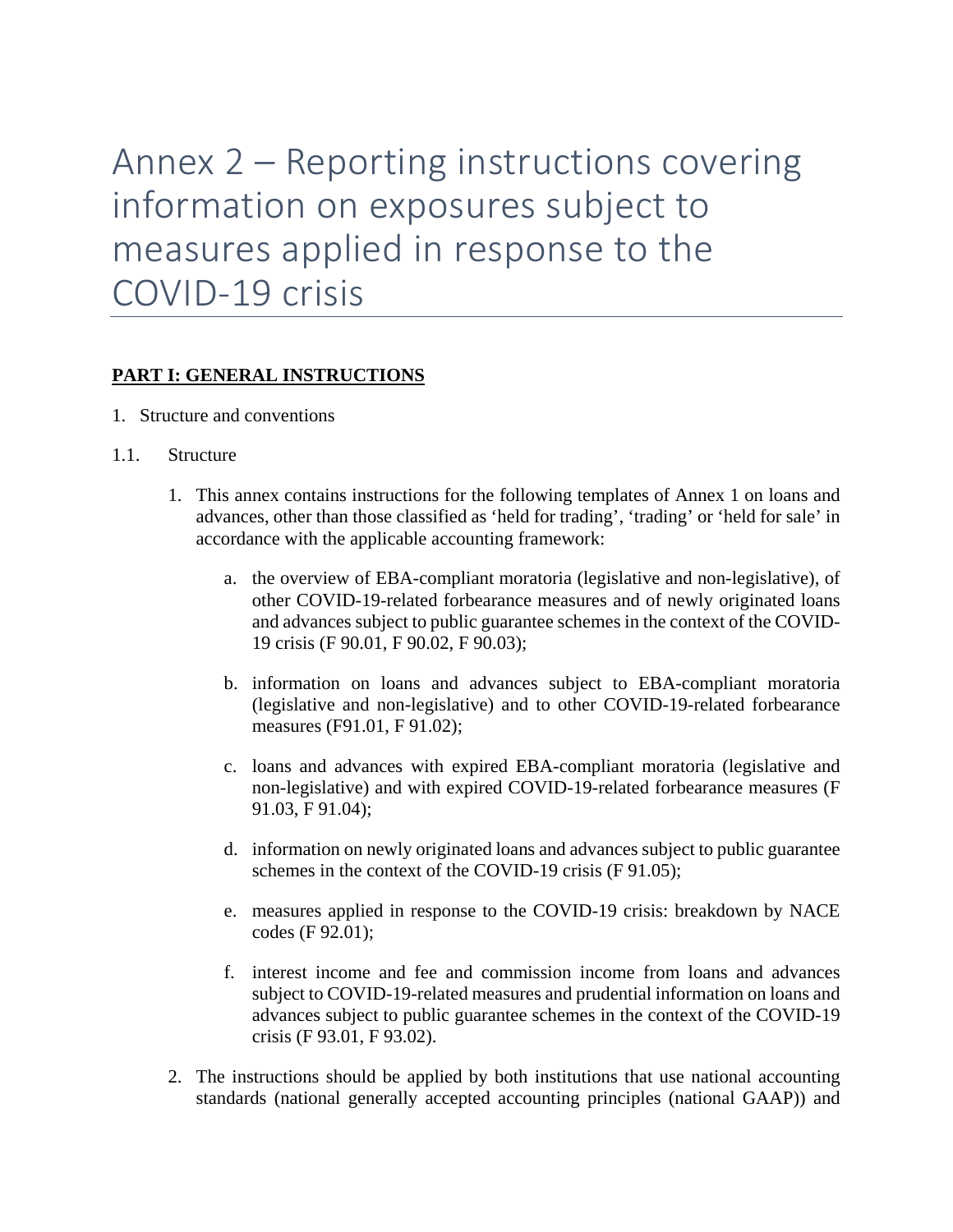institutions that use international financial reporting standards (IFRS) in their public financial statements, unless otherwise provided.

- 3. The data points identified in the templates should be drawn up in accordance with the recognition, offsetting and valuation rules of the relevant accounting framework, as defined in point (77) of Article 4(1) of Regulation (EU) No 575/2013.
- 1.2. Conventions
	- 4. For the purpose of Annex 1, a data point shadowed in grey means that this data point should not be reported and 'of which' refers to an item that is a subset of a higher level asset or liability category.
- 1.3. Sign convention
	- 5. The sign convention used for the Financial Reporting Framework (FINREP) following the instructions defined in Part 1, Table 1 of Annex V to Regulation (EU) No 680/2014[1](#page-1-0) should be applied. Therefore, the accumulated impairment and the accumulated negative changes in fair value due to credit risk should be reported as negative figures.
- 1.4. Abbreviations
	- 6. For the purpose of this annex, the following abbreviations are applied:
		- (a) 'CRR': Regulation (EU) No 575/2013;
		- (b) 'IFRS': 'international financial reporting standards' as defined in Article 2 of Regulation (EC) No 1606/2002;
		- (c) 'national GAAP': nationally generally accepted accounting principles developed under Directive 86/635/EEC
		- (d) 'BAD': Council Directive  $86/635/EEC^2$  $86/635/EEC^2$ ;
		- (e) 'NACE codes': codes in Regulation (EC) No 1893/2006 of the European Parliament and of the Council<sup>[3](#page-1-2)</sup>;

<span id="page-1-0"></span><sup>&</sup>lt;sup>1</sup> Commission Implementing Regulation (EU) No 680/2014 of 16 April 2014 laying down implementing technical standards with regard to supervisory reporting of institutions according to Regulation (EU) No 575/2013 of the European Parliament and of the Council.

<span id="page-1-1"></span><sup>&</sup>lt;sup>2</sup> Council Directive 86/635/EEC of 8 December 1986 on the annual accounts and consolidated accounts of banks and other financial institutions (OJ L 372, 31.12.1986, p. 1).

<span id="page-1-2"></span><sup>&</sup>lt;sup>3</sup> Regulation (EC) No 1893/2006 of the European Parliament and of the Council of 20 December 2006 establishing the statistical classification of economic activities NACE Revision 2 and amending Council Regulation (EEC) No 3037/90 as well as certain EC Regulations on specific statistical domains (OJ L 393, 30.12.2006, p. 1).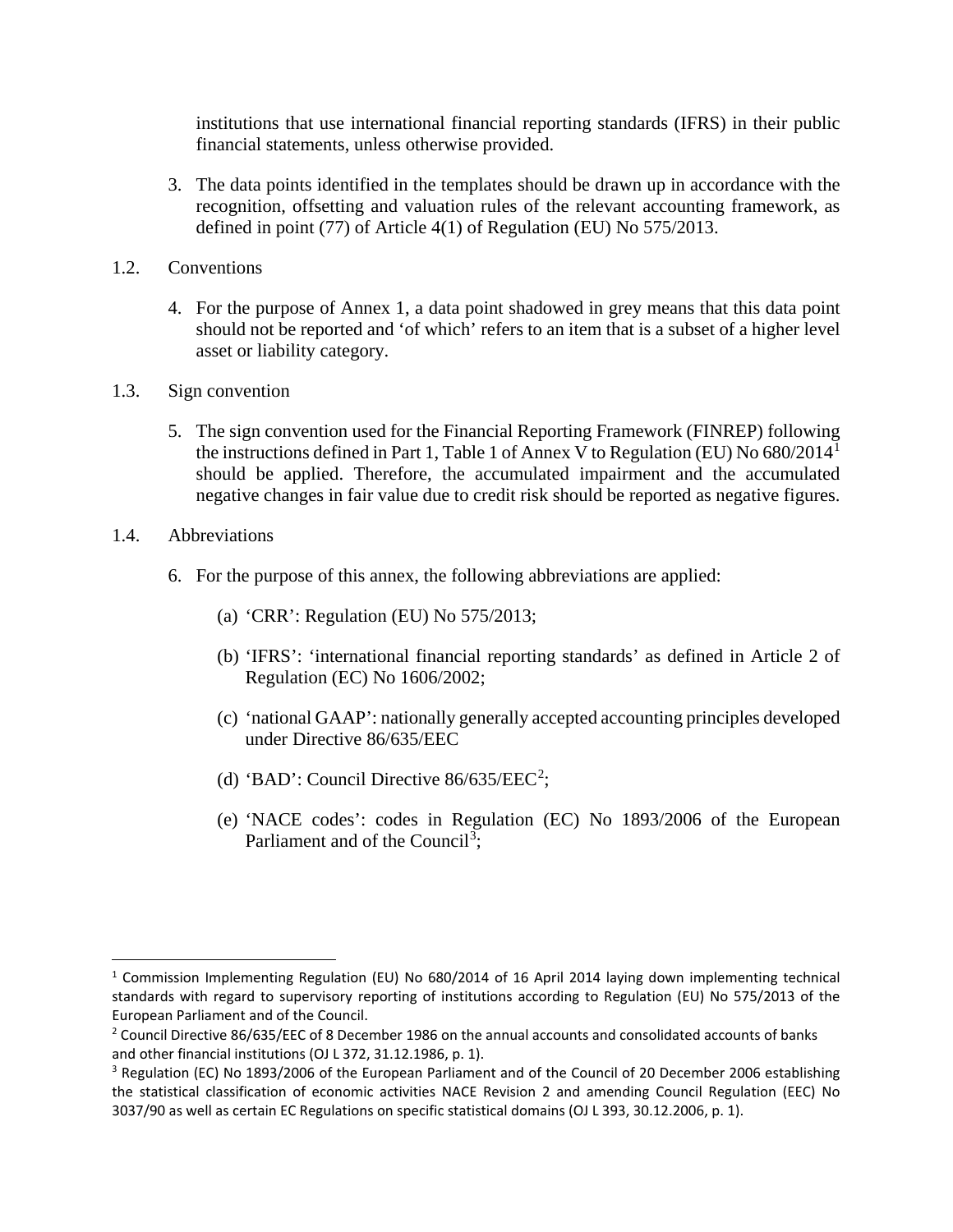- (f) 'EBA Guidelines on moratoria': EBA Guidelines on legislative and nonlegislative moratoria on loan repayments applied in the light of the COVID-19  $crisis<sup>4</sup>;$  $crisis<sup>4</sup>;$  $crisis<sup>4</sup>;$
- (g) 'ITS': Implementing Regulation (EU) No 680/2014<sup>[5](#page-2-1)</sup>.

<span id="page-2-0"></span> <sup>4</sup> EBA/GL/2020/02.

<span id="page-2-1"></span><sup>5</sup> Commission Implementing Regulation (EU) No 680/2014 of 16 April 2014 laying down implementing technical standards with regard to supervisory reporting of institutions according to Regulation (EU) No 575/2013 of the European Parliament and of the Council.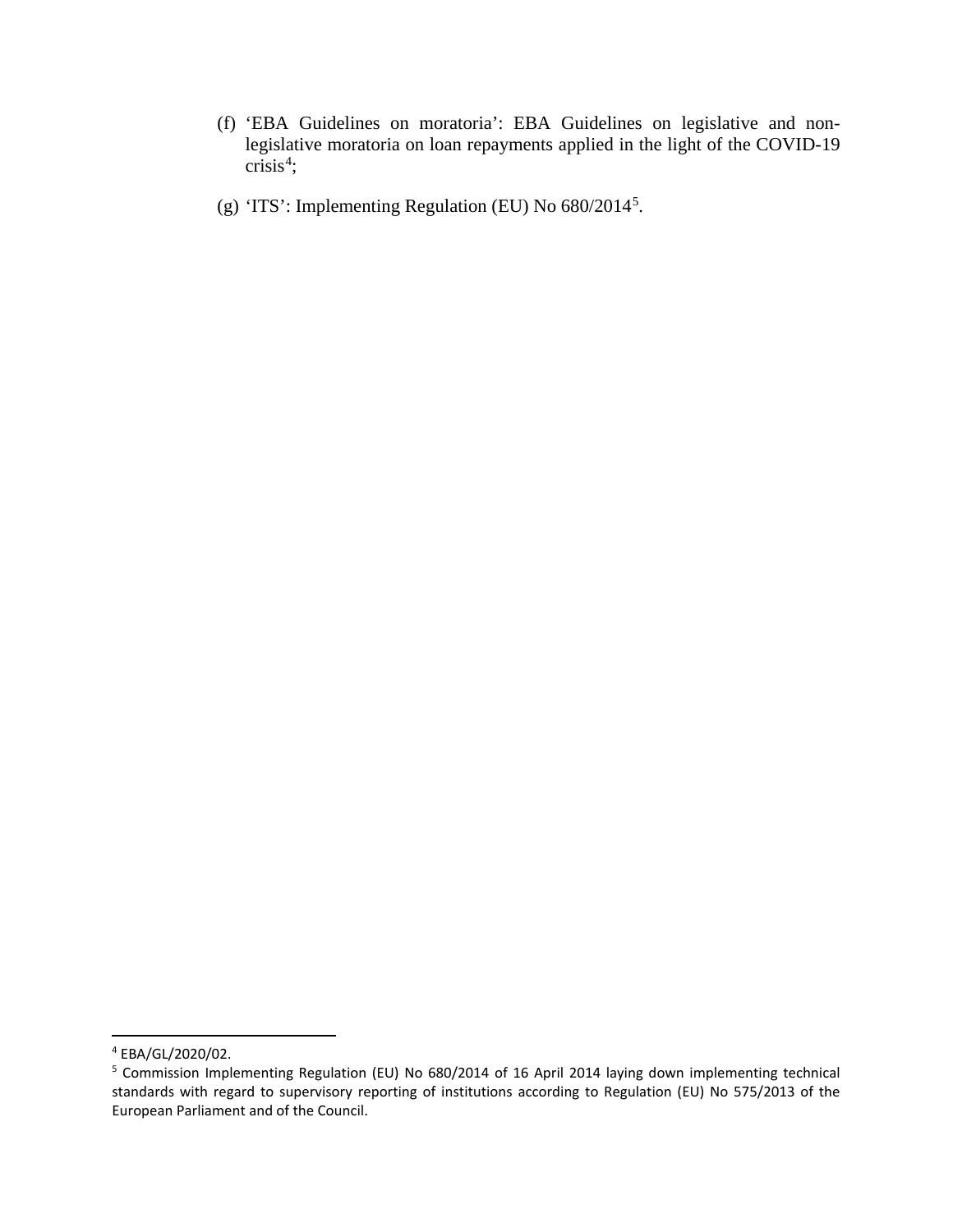# **PART II: TEMPLATE-RELATED INSTRUCTIONS**

1. Overview of EBA-compliant moratoria (legislative and non-legislative) (F 90.01)

- 1.1. General remarks
	- 7. This template covers EBA-compliant moratoria (legislative and non-legislative) loans and advances that meet the requirements described in paragraph 10 of the EBA Guidelines on moratoria.
	- 8. The template should provide information on the number of obligors and gross carrying amount of loans and advances subject to different statuses of EBA-compliant moratoria (requested/granted). In addition, the template contains a breakdown by the residual maturity of EBA-compliant moratoria and information on the gross carrying amount of legislative moratoria as per the definition of the EBA Guidelines on moratoria.

# 1.2. F 90.01: OVERVIEW OF EBA-COMPLIANT MORATORIA (LEGISLATIVE AND NON-LEGISLATIVE)

|  | 1.2.1. Instructions concerning specific positions |  |  |  |
|--|---------------------------------------------------|--|--|--|
|--|---------------------------------------------------|--|--|--|

| Columns | Instructions                                                                                                                                                                                                                                                                                        |  |
|---------|-----------------------------------------------------------------------------------------------------------------------------------------------------------------------------------------------------------------------------------------------------------------------------------------------------|--|
| 0010    | <b>Number of obligors</b>                                                                                                                                                                                                                                                                           |  |
|         | Institutions should report the number of individual client requests received for the EBA-<br>compliant moratoria regardless of whether the latter had been already implemented.                                                                                                                     |  |
|         | Institutions should count multiple requests from one client as only one individual client<br>request.                                                                                                                                                                                               |  |
|         | Where the number of client requests received for the EBA-compliant moratoria is not<br>known, an estimated value should be reported.                                                                                                                                                                |  |
| 0020    | Of which: granted                                                                                                                                                                                                                                                                                   |  |
|         | Institutions should report the number of obligors whose requests for EBA-compliant<br>moratoria have already been implemented.                                                                                                                                                                      |  |
| 0030    | <b>Gross carrying amount</b>                                                                                                                                                                                                                                                                        |  |
|         | Paragraph 34 of Part 1 of Annex V to the ITS.                                                                                                                                                                                                                                                       |  |
|         | Institutions should report the gross carrying amount of loans and advances to obligors that<br>have requested for the EBA-compliant moratoria regardless of whether these measures had<br>already been implemented or not. This should include both expired and active EBA-<br>compliant moratoria. |  |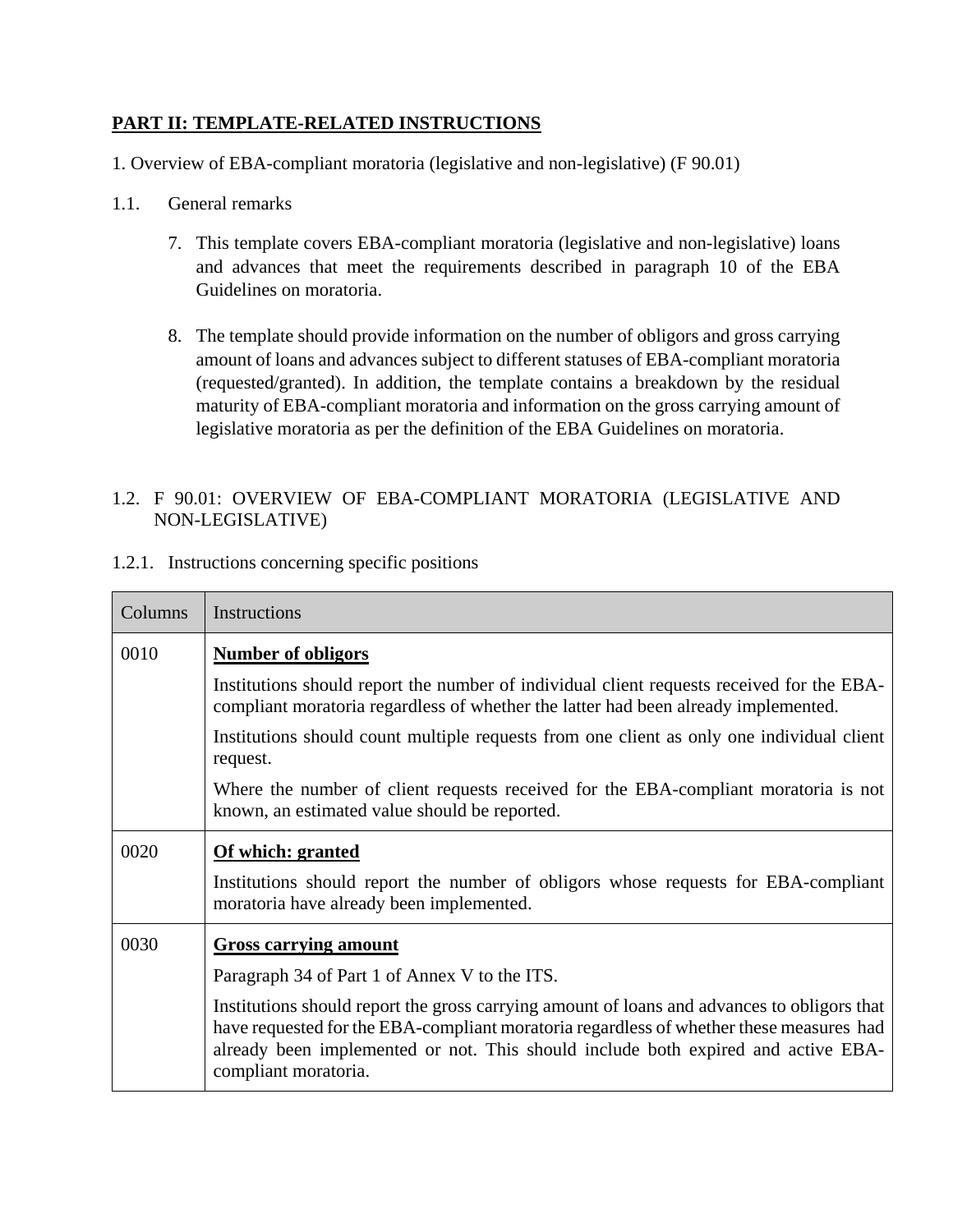|      | The gross carrying amount of exposures that are subject to both legislative and non-<br>legislative EBA-compliant moratoria should be reported only once as legislative moratoria.                                                                                                     |
|------|----------------------------------------------------------------------------------------------------------------------------------------------------------------------------------------------------------------------------------------------------------------------------------------|
|      | The gross carrying amount of exposures that are subject to both EBA-compliant moratoria<br>and other COVID-19-related forbearance measures should be reported only once as part of<br>loans subject to EBA-compliant moratoria in this template and not also in template F<br>90.02.   |
|      | Where the gross carrying amount of loans and advances to obligors who are entitled to ask<br>for EBA-compliant moratoria is not known, an estimated value should be reported.                                                                                                          |
| 0040 | Of which: granted                                                                                                                                                                                                                                                                      |
|      | Paragraph 34 of Part 1 of Annex V to the ITS.                                                                                                                                                                                                                                          |
|      | Institutions should report the gross carrying amount of loans and advances to which the<br>EBA-compliant moratoria have already been implemented.                                                                                                                                      |
|      | This column should be the sum of columns 0060 to 0120.                                                                                                                                                                                                                                 |
| 0050 | Of which: legislative moratoria                                                                                                                                                                                                                                                        |
|      | Paragraph 34 of Part 1 of Annex V to the ITS and paragraph 10 of the EBA Guidelines on<br>moratoria.                                                                                                                                                                                   |
|      | Institutions should report the gross carrying amount of loans and advances subject to<br>moratoria that are based on the applicable national law and meet the criteria for general<br>payment moratoria specified in paragraph 10 of the EBA Guidelines on moratoria.                  |
|      | Exposures that are subject to both EBA-compliant legislative and non-legislative moratoria<br>should be reported only once as legislative moratoria.                                                                                                                                   |
| 0055 | Of which: subject to extended moratoria                                                                                                                                                                                                                                                |
|      | Paragraph 34 of Part 1 of Annex V to the ITS                                                                                                                                                                                                                                           |
|      | The gross carrying amount of loans and advances for which the EBA-compliant moratoria<br>measure has been extended should be included in this column.                                                                                                                                  |
| 0060 | Of which: expired                                                                                                                                                                                                                                                                      |
|      | Paragraph 34 of Part 1of Annex V to the ITS.                                                                                                                                                                                                                                           |
|      | The gross carrying amount of loans and advances for which the EBA-compliant moratoria<br>have expired at the reference date (i.e. the residual maturity of moratoria is equal to zero)<br>should be reported.                                                                          |
|      | When the EBA-compliant moratoria have expired but the exposure is still subject to other<br>COVID-19-related forbearance measures, the exposure should be reported in this column<br>and in template F 91.03. The exposure should not be reported in templates F 90.02 and F<br>91.02. |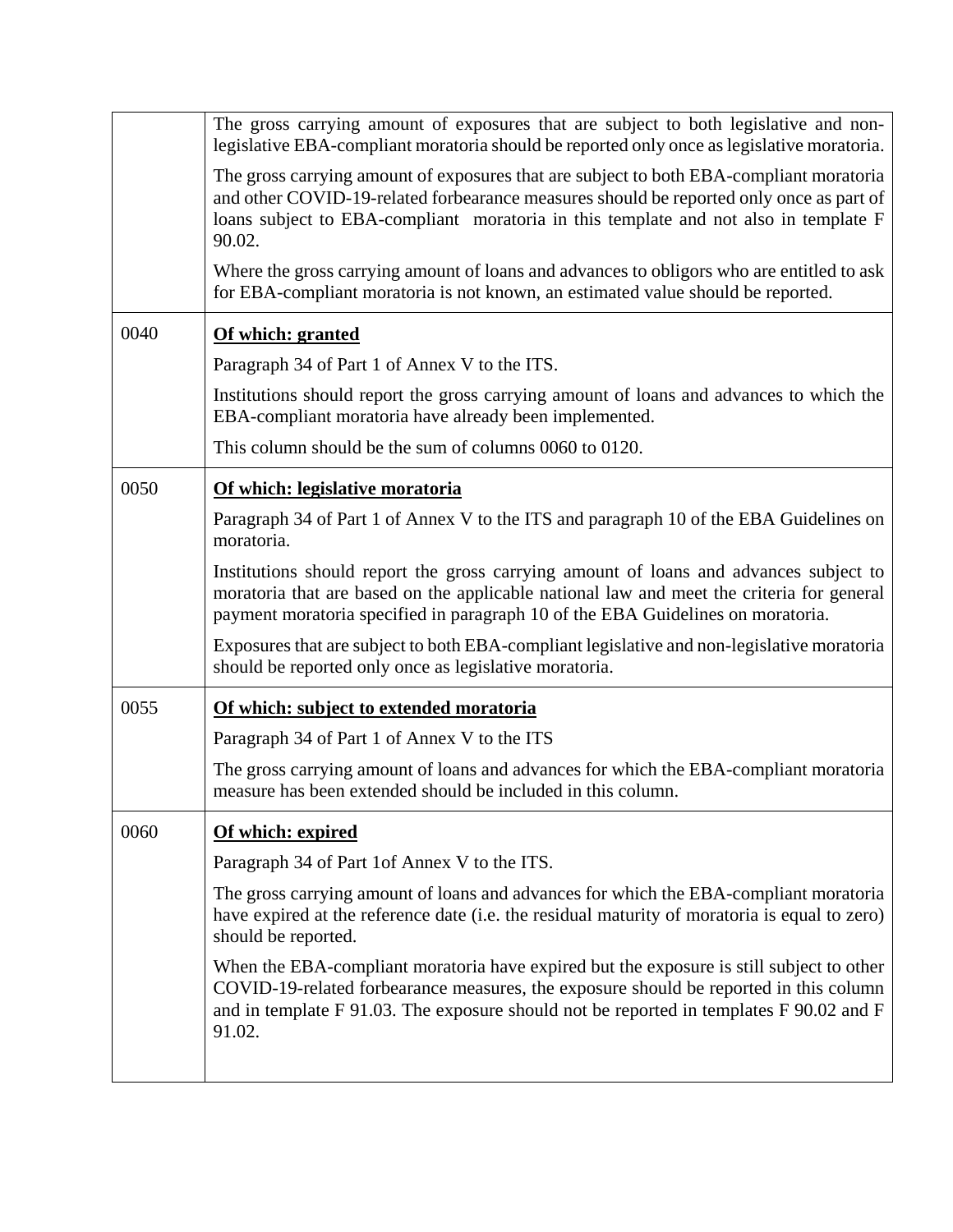| 0070-<br>0120 | <b>Residual maturity of moratoria</b>                                                                                              |
|---------------|------------------------------------------------------------------------------------------------------------------------------------|
|               | Paragraph 34 of Part 1 of Annex V to the ITS.                                                                                      |
|               | The gross carrying amount of loans and advances should be broken down by residual<br>maturity of EBA-compliant moratoria.          |
|               | The residual maturity of moratoria is the time that elapses between the reference date and<br>the end of application of moratoria. |

| <b>Rows</b> | Instructions                                                                                                                                                                                                                                                                                                                                                                                                                                                        |
|-------------|---------------------------------------------------------------------------------------------------------------------------------------------------------------------------------------------------------------------------------------------------------------------------------------------------------------------------------------------------------------------------------------------------------------------------------------------------------------------|
| 0010        | <b>EBA-compliant moratoria loans and advances</b>                                                                                                                                                                                                                                                                                                                                                                                                                   |
|             | Paragraph 10 and points (a) and b) of paragraph 19 of the EBA Guidelines on moratoria;<br>paragraph 32 of Part 1 of Annex V to the ITS.                                                                                                                                                                                                                                                                                                                             |
|             | Institutions should report loans and advances to which the EBA-compliant moratoria<br>meeting the requirements of paragraph 10 of the EBA Guidelines on moratoria were<br>requested. This amount also includes the loans and advances to which the EBA-compliant<br>moratoria were actually implemented and reported under columns 0020 and 0040-0120,<br>including the ones which have expired (the residual maturity of the related measure is equal<br>to zero). |
|             | Exposures that are subject to both EBA-compliant moratoria and other COVID-19-related<br>forbearance measures should be reported only once as EBA-compliant moratoria in this<br>template and not also in template F 90.02.                                                                                                                                                                                                                                         |
| 0020        | Of which: Households                                                                                                                                                                                                                                                                                                                                                                                                                                                |
|             | Point (f) of paragraph 42 of Part 1 of Annex V to the ITS.                                                                                                                                                                                                                                                                                                                                                                                                          |
| 0030        | Of which: Collateralised by residential immovable property                                                                                                                                                                                                                                                                                                                                                                                                          |
|             | Point (a) of paragraphs 86 and 87 of Part 2 of the ITS.                                                                                                                                                                                                                                                                                                                                                                                                             |
| 0040        | <b>Of which: Non-financial corporations</b>                                                                                                                                                                                                                                                                                                                                                                                                                         |
|             | Point (e) of paragraph 42 of Part 1 of Annex V to the ITS.                                                                                                                                                                                                                                                                                                                                                                                                          |
| 0050        | Of which: Small and medium-sized enterprises                                                                                                                                                                                                                                                                                                                                                                                                                        |
|             | Point (i) of paragraph 5 of Part 1 of Annex V to the ITS.                                                                                                                                                                                                                                                                                                                                                                                                           |
| 0060        | Of which: Collateralised by commercial immovable property                                                                                                                                                                                                                                                                                                                                                                                                           |
|             | Point (a) of paragraphs 86 and 87 of Part 2 of Annex V to the ITS.                                                                                                                                                                                                                                                                                                                                                                                                  |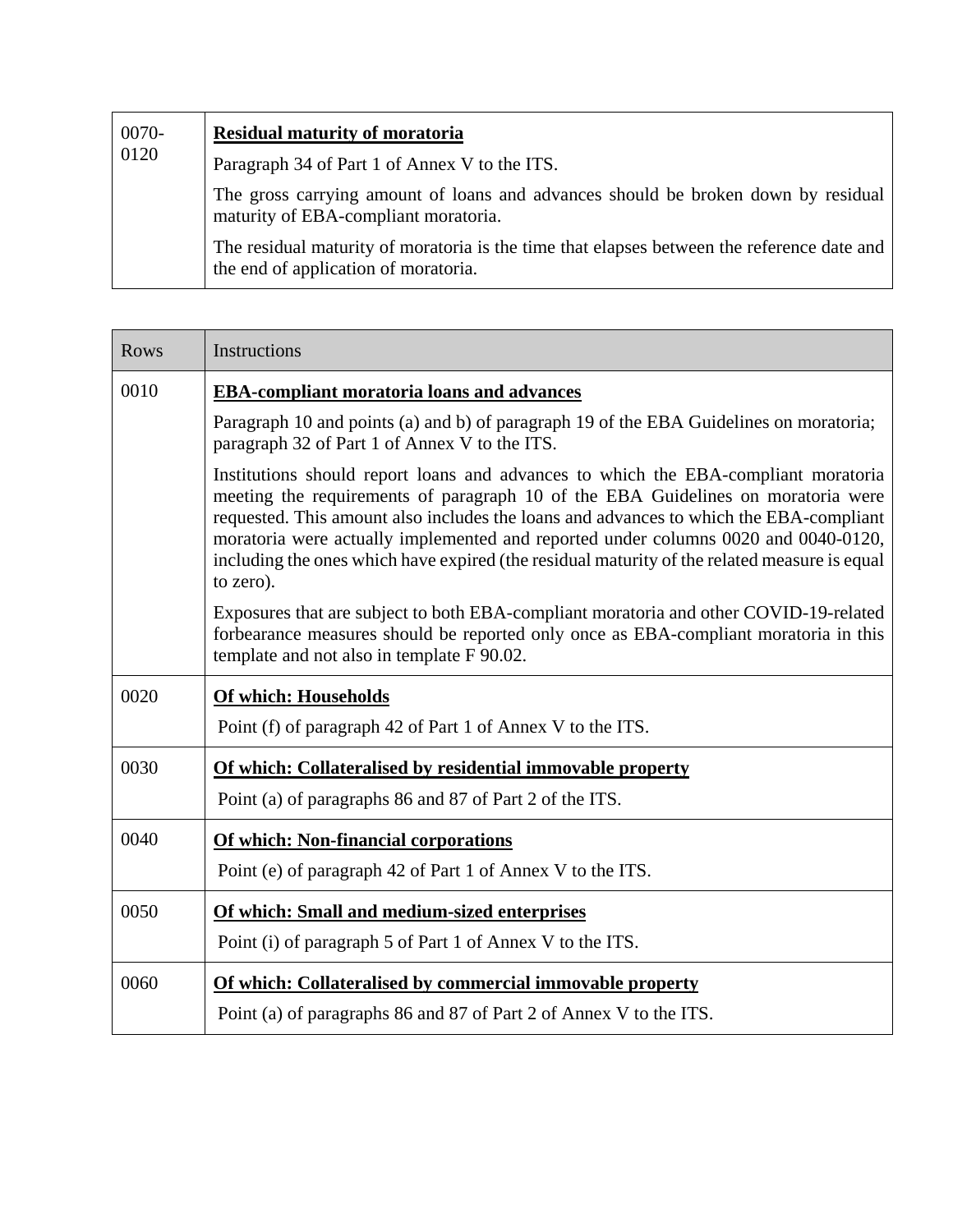#### 2. Overview of other COVID-19-related forbearance measures (F 90.02)

#### 2.1. General remarks

- 9. This template covers other loans and advances with COVID-19-related forbearance measures that do not meet the requirements described in paragraph 10 of the EBA Guidelines on moratoria. All types of forbearance measures (contractual modifications and/or refinancing) should be considered provided that they are related to the COVID-19 crisis, except if they are 'newly originated loans subject to public guarantee schemes in the context of the COVID-19 crisis'. The latter should be reported only in template F 91.05 and in the corresponding column of template F 92.01.
- 10. The template should provide information on the number of obligors and gross carrying amount of loans and advances subject to other COVID-19-related forbearance measures. In addition, the template contains a breakdown by the residual maturity of other COVID-19-related forbearance measures in the form of a grace period/payment moratorium.

### 2.2. F 90.02: OVERVIEW OF OTHER COVID-19-related FORBEARANCE MEASURES

| Columns | Instructions                                                                                                                                                                                                                                                                                                                                                                                             |  |
|---------|----------------------------------------------------------------------------------------------------------------------------------------------------------------------------------------------------------------------------------------------------------------------------------------------------------------------------------------------------------------------------------------------------------|--|
| 0010    | <b>Number of obligors</b>                                                                                                                                                                                                                                                                                                                                                                                |  |
|         | Institutions should report the number of individual client requests received for the other<br>COVID-19-related forbearance measures regardless of whether these measures were<br>actually granted.                                                                                                                                                                                                       |  |
|         | Institutions should count multiple requests from one client as only one individual request.                                                                                                                                                                                                                                                                                                              |  |
| 0020    | Of which: granted                                                                                                                                                                                                                                                                                                                                                                                        |  |
|         | Institutions should report the number of obligors whose requests for other COVID-19-<br>related forbearance measures have already been implemented.                                                                                                                                                                                                                                                      |  |
| 0030    | <b>Gross carrying amount</b>                                                                                                                                                                                                                                                                                                                                                                             |  |
|         | Paragraph 34 of Part 1 of Annex V to the ITS.                                                                                                                                                                                                                                                                                                                                                            |  |
|         | Institutions should report the gross carrying amount of loans and advances to obligors that<br>have requested for COVID-19-related forbearance measures regardless of whether these<br>measures have already been implemented or not. In the case of COVID-19-related<br>forbearance measures in the form of a grace period/payment moratorium, this should<br>include both expired and active measures. |  |
|         | The gross carrying amount of exposures that are subject to both EBA-compliant moratoria<br>and other COVID-19-related forbearance measures should be reported only once as part of                                                                                                                                                                                                                       |  |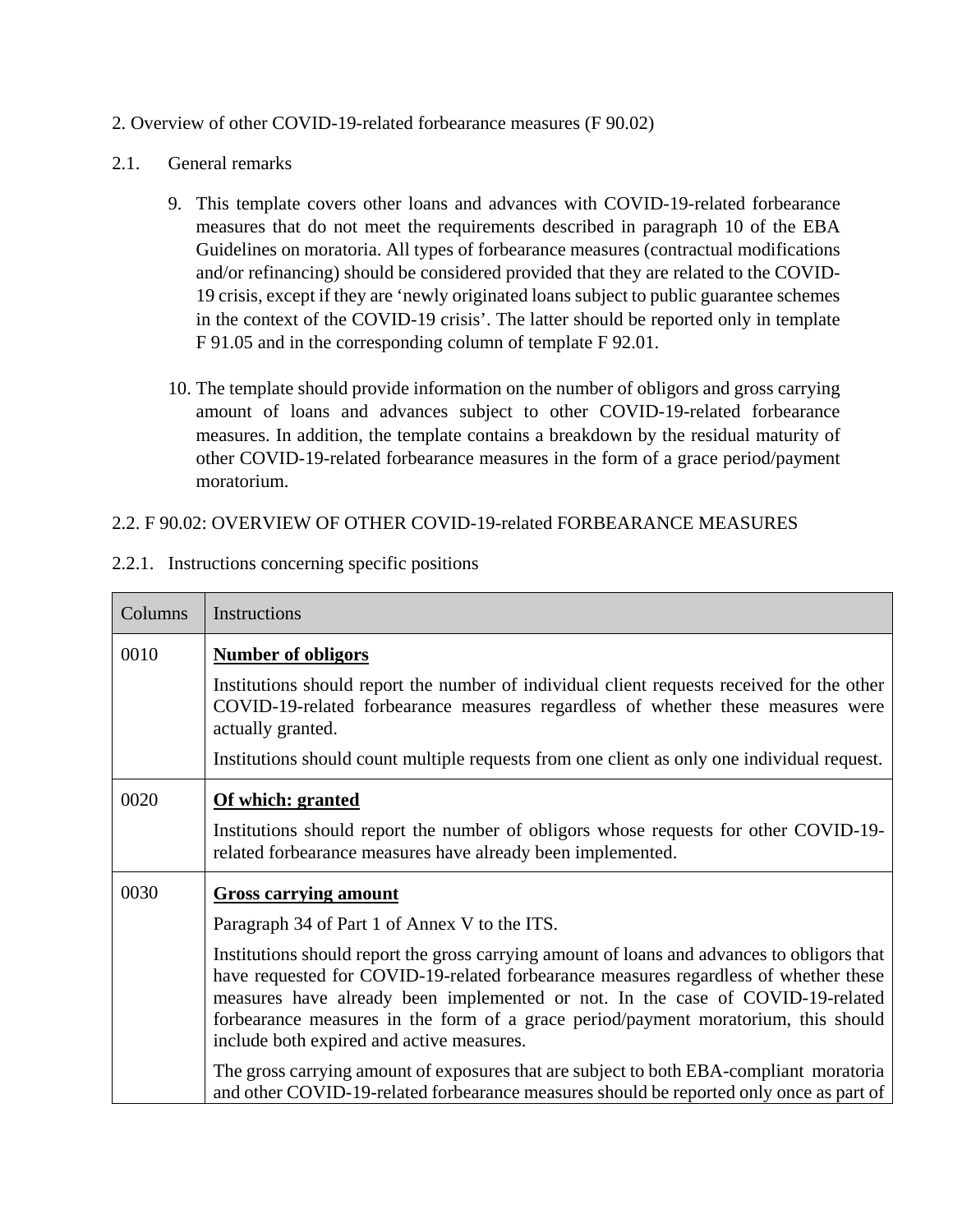|       | loans subject to EBA-compliant moratoria in template F 90.01 and not also in this<br>template.                                                                                                                                                                                                                                                                                                                                                                                              |
|-------|---------------------------------------------------------------------------------------------------------------------------------------------------------------------------------------------------------------------------------------------------------------------------------------------------------------------------------------------------------------------------------------------------------------------------------------------------------------------------------------------|
| 0040  | Of which: granted                                                                                                                                                                                                                                                                                                                                                                                                                                                                           |
|       | Paragraph 34 of Part 1 of Annex V to the ITS.                                                                                                                                                                                                                                                                                                                                                                                                                                               |
|       | Institutions should report the gross carrying amount of loans and advances to which<br>COVID-19-related forbearance measures have already been implemented.                                                                                                                                                                                                                                                                                                                                 |
| 0050  | Of which: expired                                                                                                                                                                                                                                                                                                                                                                                                                                                                           |
|       | Paragraph 34 of Part 1; paragraph 358 (a) of Part 2 of Annex V to the ITS.                                                                                                                                                                                                                                                                                                                                                                                                                  |
|       | Only in the case of COVID-19-related forbearance measures in the form of a grace<br>period/payment moratorium, the gross carrying amount of the loans and advances for<br>which the grace period/payment moratorium have expired at the reference date should be<br>reported. The grace period/payment moratorium is defined in paragraph 358 (a) of Part2<br>of Annex V to the ITS and they are not compliant with the requirements of paragraph 10<br>of the EBA Guidelines on moratoria. |
| 0055  | Of which: with extended COVID-19-related forbearance measures                                                                                                                                                                                                                                                                                                                                                                                                                               |
|       | Paragraph 34 of Part 1 of Annex V to the ITS                                                                                                                                                                                                                                                                                                                                                                                                                                                |
|       |                                                                                                                                                                                                                                                                                                                                                                                                                                                                                             |
|       | The gross carrying amount of loans and advances for which additional COVID-19-related<br>forbearance measures have been extended should be included in this column.                                                                                                                                                                                                                                                                                                                         |
| 0060- | COVID-19-related<br><b>Residual</b><br>maturity<br>of<br>forbearance<br>(grace<br>measures                                                                                                                                                                                                                                                                                                                                                                                                  |
| 0110  | period/payment moratorium)                                                                                                                                                                                                                                                                                                                                                                                                                                                                  |
|       | Paragraph 34 of Part 1; paragraph 358(a) of Part 2 of Annex V to the ITS.                                                                                                                                                                                                                                                                                                                                                                                                                   |
|       | The gross carrying amount of loans and advances should be broken down by residual<br>maturity of other COVID-19-related forbearance measures.                                                                                                                                                                                                                                                                                                                                               |
|       | Only the residual maturity of other COVID-19-related forbearance measures in the form<br>of a grace period/payment moratorium measures should be reported.                                                                                                                                                                                                                                                                                                                                  |

| <b>Rows</b> | Instructions                                                                                                                                                                     |  |
|-------------|----------------------------------------------------------------------------------------------------------------------------------------------------------------------------------|--|
| 0010        | Other loans and advances with COVID-19-related forbearance measures                                                                                                              |  |
|             | Paragraph 32 of Part 1 of Annex V to the ITS.                                                                                                                                    |  |
|             | Institutions should report all forbearance measures that were requested/granted by<br>institutions due to the COVID-19 crisis and that do not meet the requirements of paragraph |  |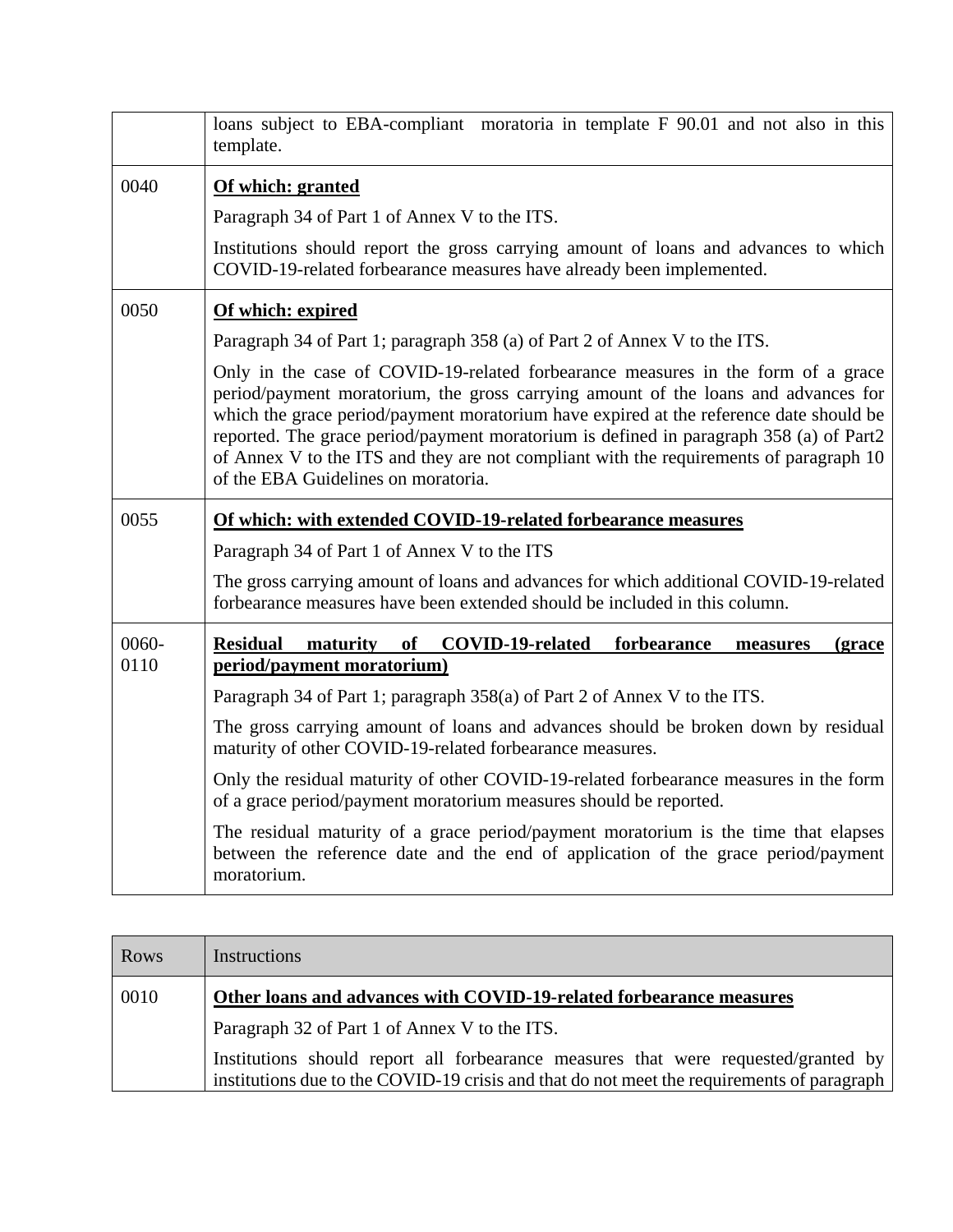|      | 10 of the EBA Guidelines on moratoria, except if they are 'newly originated loans subject<br>to public guarantee schemes in the context of the COVID-19 crisis'. |
|------|------------------------------------------------------------------------------------------------------------------------------------------------------------------|
| 0020 | Of which: Households                                                                                                                                             |
|      | Point (f) of paragraph 42 of Part 1 of Annex V to the ITS.                                                                                                       |
| 0030 | <b>Of which: Non-financial corporations</b>                                                                                                                      |
|      | Point (e) of paragraph 42 of Part 1 of Annex V to the ITS.                                                                                                       |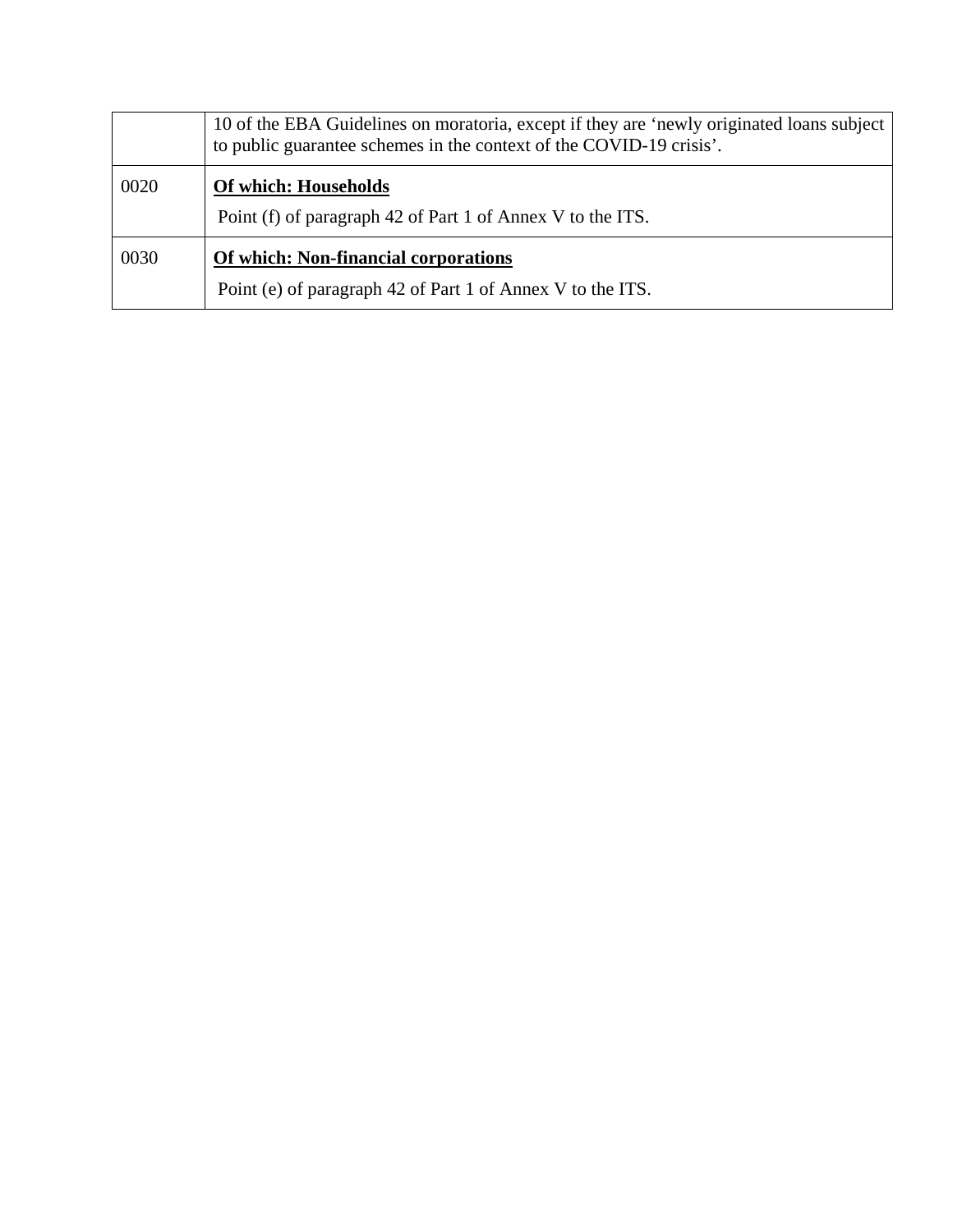- 3. Overview of newly originated loans and advances subject to public guarantee schemes in the context of the COVID-19 crisis (F 90.03)
- 3.1. General remarks
	- 11. This template covers newly originated loans and advances as referred to in paragraph 15 of these guidelines that are subject to public guarantee schemes that Member States introduced in response to the COVID-19 crisis. In case of refinancing of previous debt with a new loan or in case of repackaging of several debts into a new loan, the new loan recognised in the financial statements should be reported in this template provided that it is covered by public guarantee schemes related to the COVID-19 crisis that Member States introduced in response to the COVID-19 crisis.
	- 12. The template should provide information on the number of obligors and gross carrying amount of these loans. In addition, the template contains a breakdown by the residual maturity of public guarantee. Lastly the template requests information on the payments on guarantees received during the period from the public guarantor

## 3.2. F 90.03: OVERVIEW OF NEWLY ORIGINATED LOANS AND ADVANCES SUBJECT TO PUBLIC GUARANTEE SCHEMES IN THE CONTEXT OF THE COVID-19 CRISIS

| Columns | Instructions                                                                                                                                                                                                                                     |  |
|---------|--------------------------------------------------------------------------------------------------------------------------------------------------------------------------------------------------------------------------------------------------|--|
| 0010    | <b>Number of obligors</b>                                                                                                                                                                                                                        |  |
|         | The number of obligors to whom the public guarantees were granted should be reported.                                                                                                                                                            |  |
| 0020    | Of which: with called public guarantee                                                                                                                                                                                                           |  |
|         | Institutions should report the number of obligors whose public guarantee received in<br>response to the COVID-19 crisis for newly originated loans have already been called, but<br>payment was not yet received form the guarantor.             |  |
| 0030    | <b>Gross carrying amount</b>                                                                                                                                                                                                                     |  |
|         | Paragraph 34 of Part 1 of Annex V to the ITS.                                                                                                                                                                                                    |  |
| 0040    | Of which: with called public guarantee                                                                                                                                                                                                           |  |
|         | Paragraph 34 of Part 1 of Annex V to the ITS.                                                                                                                                                                                                    |  |
|         | Institutions should report the gross carrying amount of loans for which public guarantee<br>was received in response to the COVID-19 crisis where the guarantee has already been<br>called, but payment was not yet received form the guarantor. |  |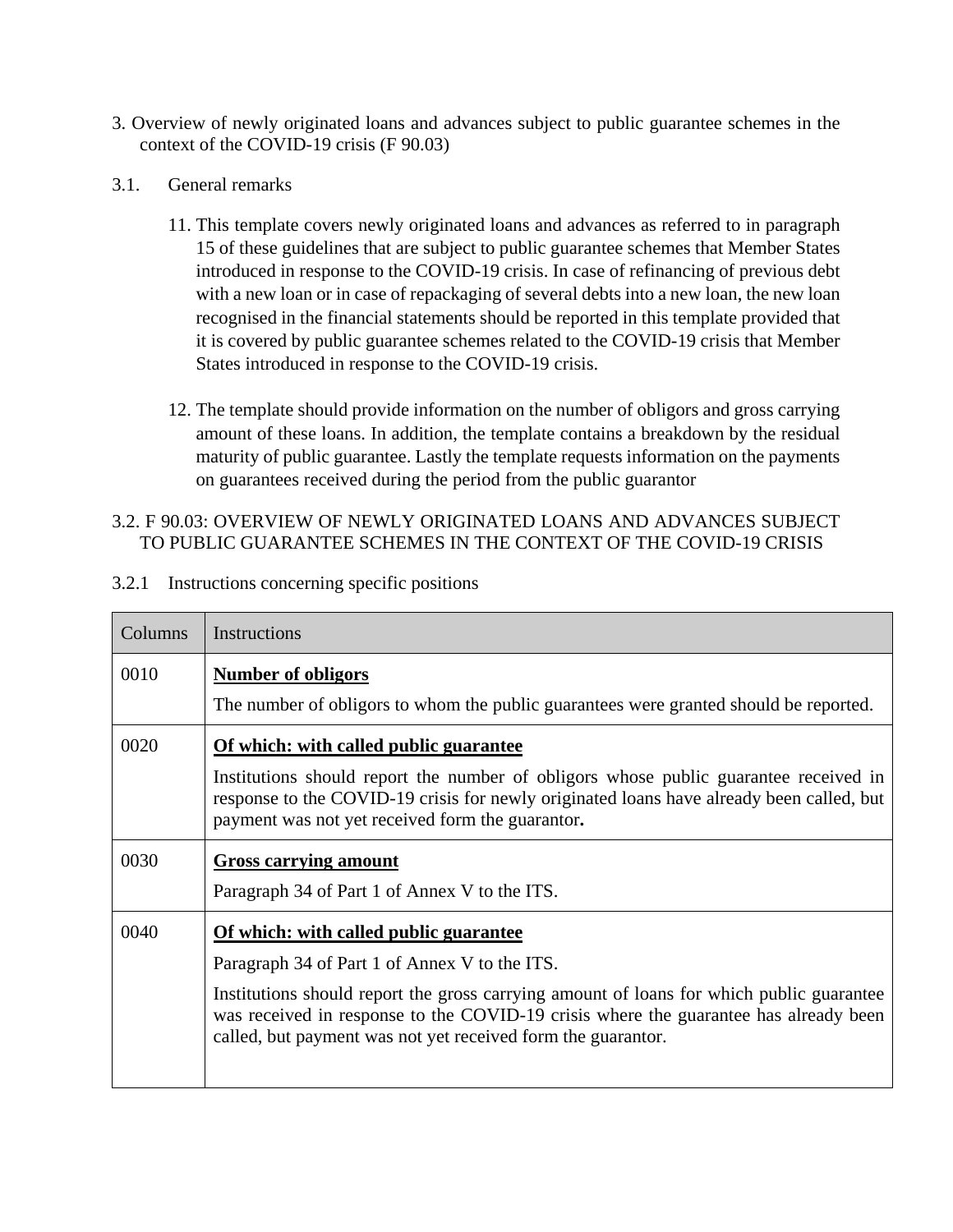| $0050 -$<br>0080 | Of which: residual maturity of public guarantee                                                                                                                                                          |  |
|------------------|----------------------------------------------------------------------------------------------------------------------------------------------------------------------------------------------------------|--|
|                  | Paragraph 34 of Part 1 of Annex V to the ITS                                                                                                                                                             |  |
|                  | The gross carrying amount of newly originated loans and advances with public guarantee<br>received in response to the COVID-19 crisis should be broken down by residual maturity<br>of public guarantee. |  |
| 0090             | Payment received from the public guarantor during the period                                                                                                                                             |  |
|                  | Institutions should report the payment received from the public guarantee in response to<br>the COVID-19 crisis for newly originated loans during the period.                                            |  |

| <b>Rows</b> | Instructions                                                                                                                                                                                                                                                                                                                    |  |
|-------------|---------------------------------------------------------------------------------------------------------------------------------------------------------------------------------------------------------------------------------------------------------------------------------------------------------------------------------|--|
| 0010        | Newly originated loans and advances subject to public guarantee schemes                                                                                                                                                                                                                                                         |  |
|             | Paragraph 32 of Part 1 of Annex V to the ITS.                                                                                                                                                                                                                                                                                   |  |
|             | Institutions should report newly originated loans and advances that are subject to public<br>guarantee schemes that Member States introduced in response to the COVID-19 crisis.<br>This category should include both loans to new borrowers as well as refinancing loans to<br>existing borrowers that qualify as new lending. |  |
| 0020        | <b>Of which: Households</b>                                                                                                                                                                                                                                                                                                     |  |
|             | Point (f) of paragraph 42 of Part 1 of Annex V to the ITS.                                                                                                                                                                                                                                                                      |  |
| 0030        | <b>Of which: Non-financial corporations</b>                                                                                                                                                                                                                                                                                     |  |
|             | Point (e) of paragraph 42 of Part 1 of Annex V to the ITS.                                                                                                                                                                                                                                                                      |  |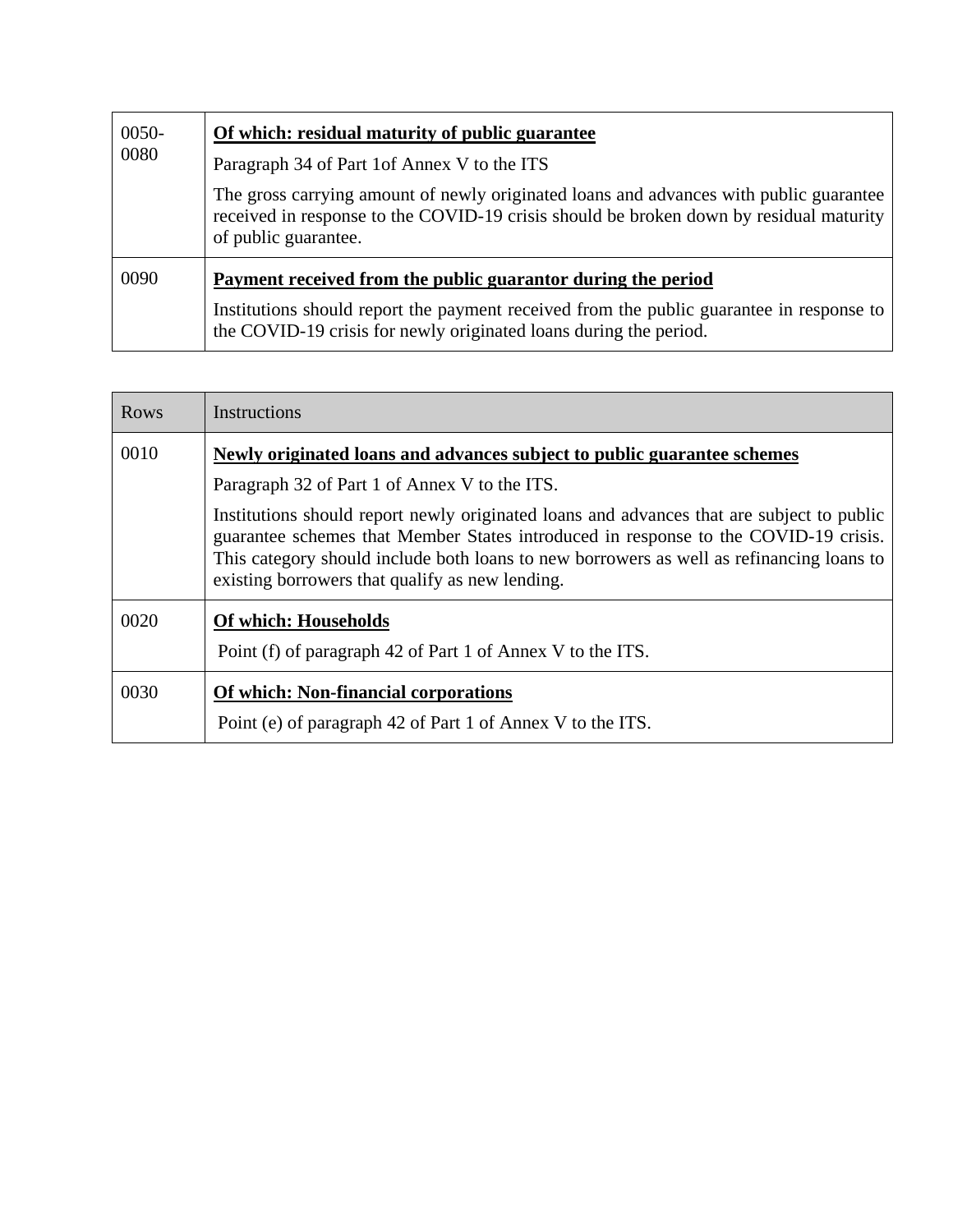- 4. Information on loans and advances subject to EBA-compliant moratoria (legislative and nonlegislative) (F 91.01)
- 4.1. General remarks
	- 13. This template covers loans and advances subject to EBA-compliant moratoria (legislative and non-legislative).
	- 14. The template provides a breakdown of the gross carrying amount and the related loss allowances by the status of the exposure (performing and non-performing). In addition, the following exposures, for both performing and non-performing, should be identified in separate columns: i) exposures for which a grace period of capital and interest was granted and ii) exposures with forbearance measures.
	- 15. Other information should be provided in the following columns: (i) for performing exposures, 'instruments with significant increase in credit risk since initial recognition but not credit-impaired (Stage 2)'; and (ii) for non-performing exposures, those that are 'unlikely to pay that are not past-due or past-due less than or equal to 90 days'; iii) public guarantee received in the context of the COVID-19 crisis; iv) the inflows to nonperforming exposures and v) the economic loss resulting from the application of these measures.

# 4.2. F 91.01: INFORMATION ON LOANS AND ADVANCES SUBJECT TO EBA-COMPLIANT MORATORIA (LEGISLATIVE AND NON-LEGISLATIVE)

| Columns | Instructions                                                                                                        |
|---------|---------------------------------------------------------------------------------------------------------------------|
| 0010    | <b>Gross carrying amount</b>                                                                                        |
|         | Paragraph 34 of Part 1 of Annex V to the ITS.                                                                       |
|         | The amounts reported in this column correspond to the sum of the amounts reported in<br>columns $0020$ and $0060$ . |
|         |                                                                                                                     |
| 0020    | <b>Performing</b>                                                                                                   |
|         | Paragraph 34 of Part 1 and paragraphs 213 to 239 of Part 2 of Annex V to the ITS.                                   |
|         |                                                                                                                     |
| 0030    | Of which: grace period of capital and interest                                                                      |
|         | Paragraph 34 of Part 1 of Annex V to the ITS.                                                                       |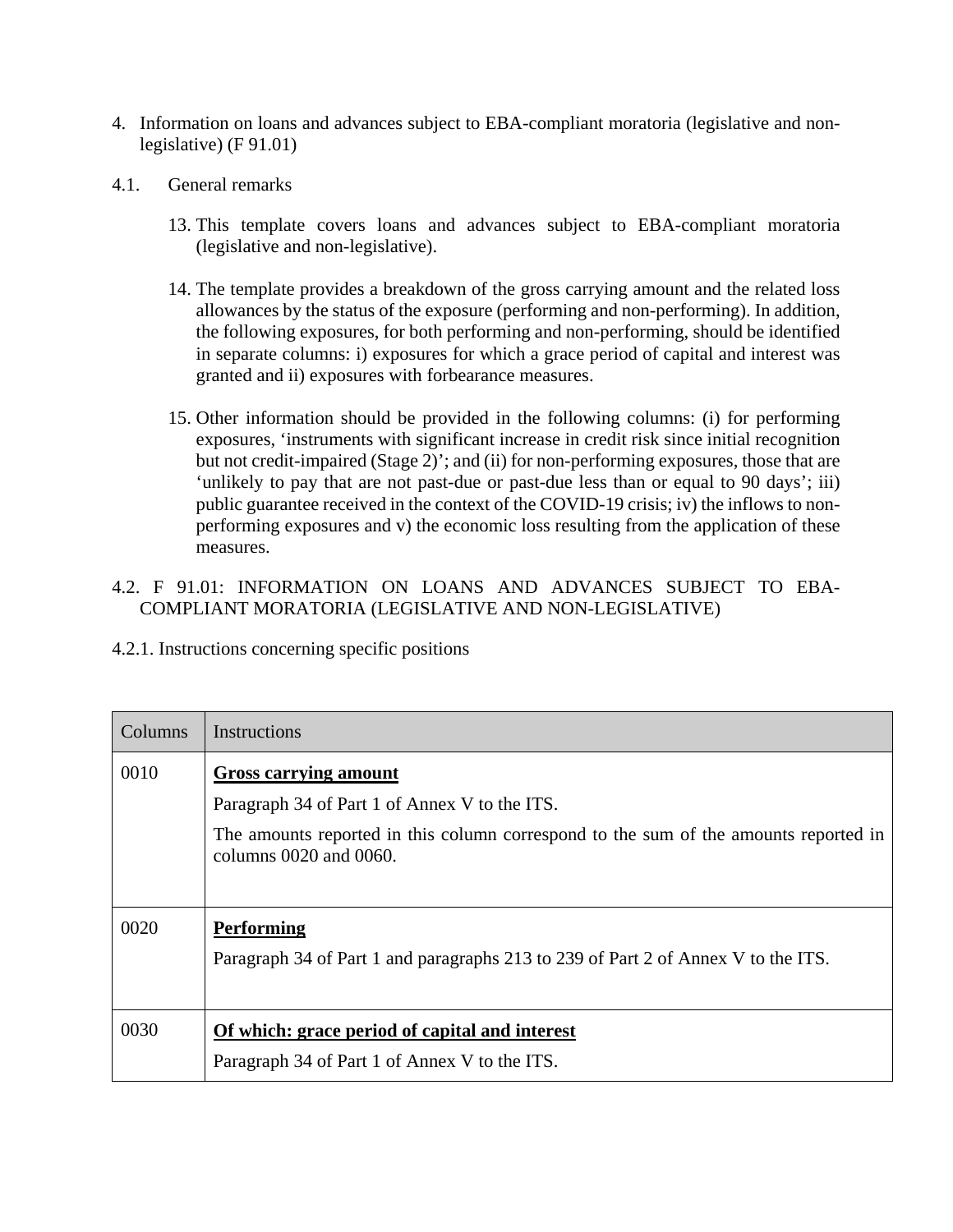|      | Institutions should report the gross carrying amount of loans and advances for which the<br>EBA-compliant moratoria result in a grace period of both capital and interest at the<br>reference date. This refers to obligors who do not have any payment obligations during the<br>moratoria period. |
|------|-----------------------------------------------------------------------------------------------------------------------------------------------------------------------------------------------------------------------------------------------------------------------------------------------------|
| 0040 | Of which: exposures with forbearance measures                                                                                                                                                                                                                                                       |
|      | Article 47b CRR; paragraph 34 of Part 1 and paragraphs 240 to 268 of Part 2 of Annex V<br>to the ITS.                                                                                                                                                                                               |
|      | In case of exposures subject to EBA-compliant moratoria that are also subject to other<br>COVID-19-related forbearance measures, they should be reported in this column.                                                                                                                            |
| 0050 | Of which: instruments with significant increase in credit risk since initial recognition<br>but not credit-impaired (Stage 2)                                                                                                                                                                       |
|      | IFRS 9.5.5.3; IFRS 7.35 $M(b)(i)$ ; paragraph 34 of Part 1 of Annex V to the ITS.                                                                                                                                                                                                                   |
|      | This column should be reported only by IFRS institutions.                                                                                                                                                                                                                                           |
| 0060 | <b>Non-performing</b>                                                                                                                                                                                                                                                                               |
|      | Article 47a (3) CRR; paragraph 34 of Part 1 and paragraphs 213 to 239 of Part 2 of Annex<br>V to the ITS.                                                                                                                                                                                           |
| 0070 | Of which: grace period of capital and interest                                                                                                                                                                                                                                                      |
|      | Paragraph 34 of Part 1 of Annex V to the ITS.                                                                                                                                                                                                                                                       |
|      | Institutions should report the gross carrying amount of loans and advances for which the<br>EBA-compliant moratoria result in a grace period of both capital and interest at the<br>reference date. This refers to obligors who do not have any payment obligations during the<br>moratoria period. |
| 0080 | Of which: exposures with forbearance measures                                                                                                                                                                                                                                                       |
|      | Article 47b CRR; paragraph 34 of Part 1 and paragraphs 240 to 268 of Part 2 of Annex V<br>to the ITS.                                                                                                                                                                                               |
|      | In case of exposures subject to EBA-compliant moratoria that are also subject to other<br>COVID-19-related forbearance measures, they should be reported in this column.                                                                                                                            |
| 0090 | Of which: unlikely to pay that are not past-due or past-due $\epsilon$ = 90 days                                                                                                                                                                                                                    |
|      | Paragraph 34 of Part 1 and paragraph 236 of Part 2 of Annex V to the ITS.                                                                                                                                                                                                                           |
| 0100 | Accumulated impairment, accumulated negative changes in fair value due to credit<br><u>risk</u>                                                                                                                                                                                                     |
|      | Paragraphs 69 to 71 of Part 2 of Annex V to the ITS.                                                                                                                                                                                                                                                |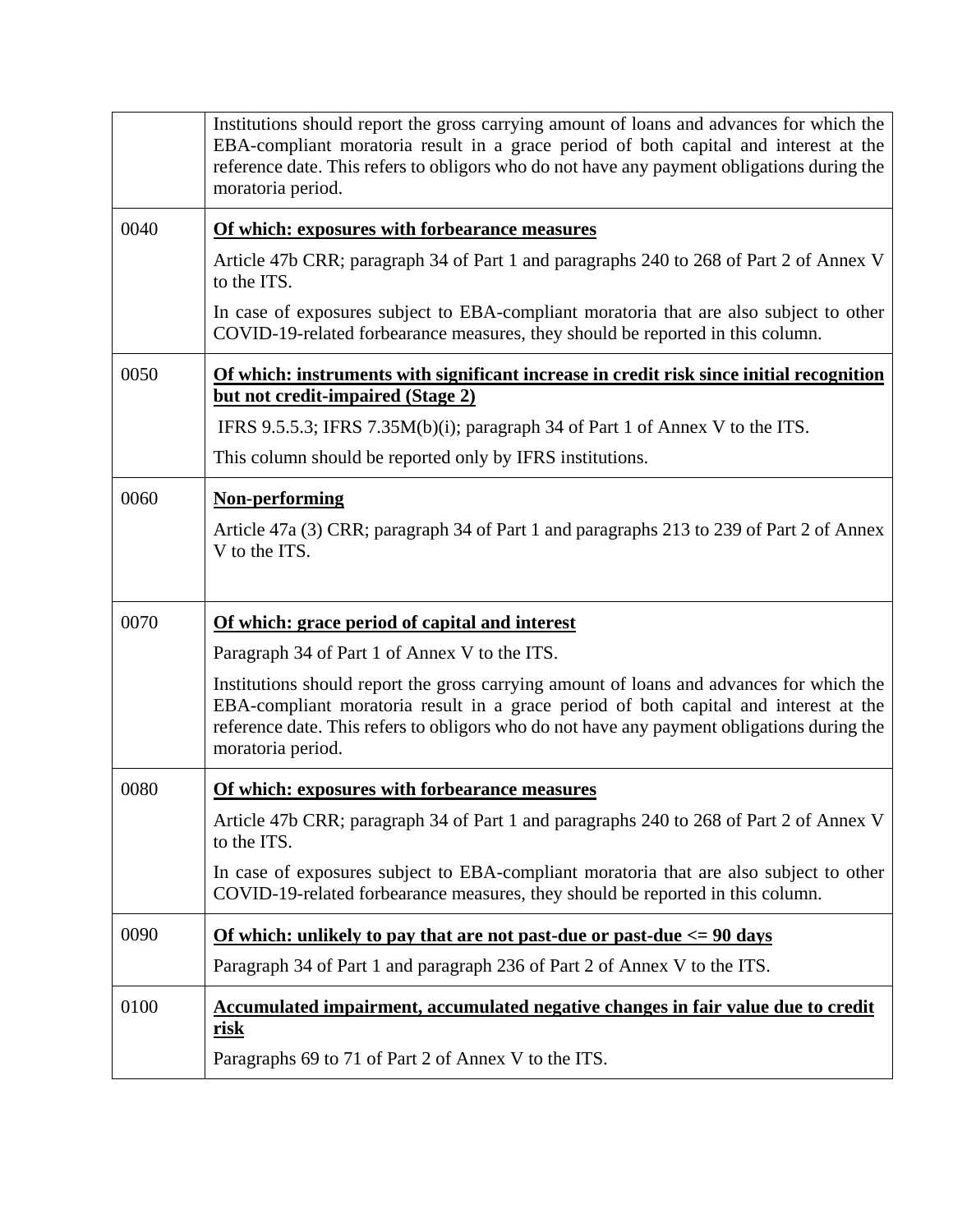|      | The amounts reported in this column correspond to the sum of the amounts reported in<br>columns 0110 and 0150.                                                                                                                                                                                                                                                     |
|------|--------------------------------------------------------------------------------------------------------------------------------------------------------------------------------------------------------------------------------------------------------------------------------------------------------------------------------------------------------------------|
| 0110 | <b>Performing</b>                                                                                                                                                                                                                                                                                                                                                  |
|      | Paragraphs 69 to 71 of Part 2 of Annex V to the ITS.                                                                                                                                                                                                                                                                                                               |
| 0120 | Of which: grace period of capital and interest                                                                                                                                                                                                                                                                                                                     |
|      | Paragraphs 69 to 71 of Part 2 of Annex V to the ITS.                                                                                                                                                                                                                                                                                                               |
|      | Institutions should report accumulated impairment and accumulated negative changes in<br>fair value due to credit risk of loans and advances for which the EBA-compliant moratoria<br>result in a grace period of both capital and interest at the reference date. This refers to<br>obligors who do not have any payment obligations during the moratoria period. |
| 0130 | Of which: exposures with forbearance measures                                                                                                                                                                                                                                                                                                                      |
|      | Paragraphs 69 to 71 of Part 2 of Annex V to the ITS.                                                                                                                                                                                                                                                                                                               |
| 0140 | Of which: instruments with significant increase in credit risk since initial recognition<br><u>but not credit-impaired (Stage 2)</u>                                                                                                                                                                                                                               |
|      | IFRS 9.5.5.3; IFRS 7.35M(b)(i); paragraphs 69 to 71 of Part 2 of Annex V to the ITS.                                                                                                                                                                                                                                                                               |
|      | This column should be reported only by IFRS institutions.                                                                                                                                                                                                                                                                                                          |
| 0150 | <b>Non-performing</b>                                                                                                                                                                                                                                                                                                                                              |
|      | Paragraphs 69 to 71 of Part 2 of Annex V to the ITS.                                                                                                                                                                                                                                                                                                               |
| 0160 | Of which: grace period of capital and interest                                                                                                                                                                                                                                                                                                                     |
|      | Paragraphs 69 to 71 of Part 2 of Annex V to the ITS.                                                                                                                                                                                                                                                                                                               |
|      | Institutions should report accumulated impairment and accumulated negative changes in<br>fair value due to credit risk of loans and advances for which the EBA-compliant moratoria<br>result in a grace period of both capital and interest at the reference date. This refers to<br>obligors who do not have any payment obligations during the moratoria period. |
| 0170 | Of which: exposures with forbearance measures                                                                                                                                                                                                                                                                                                                      |
|      | Paragraphs 69 to 71 of Part 2 of Annex V to the ITS.                                                                                                                                                                                                                                                                                                               |
| 0180 | <u>Of which: unlikely to pay that are not past-due or past-due <math>\epsilon</math> = 90 days</u>                                                                                                                                                                                                                                                                 |
|      | Paragraphs 69 to 71 and paragraph 236 of Part 2 of Annex V to the ITS.                                                                                                                                                                                                                                                                                             |
| 0190 | Public guarantee received in the context of the COVID-19 crisis                                                                                                                                                                                                                                                                                                    |
|      | Paragraph 15 of these Guidelines.                                                                                                                                                                                                                                                                                                                                  |
|      | Institutions should report the maximum amount of public guarantee that Member States<br>introduced in response to the COVID-19 crisis for loans and advances subject to EBA-<br>eligible moratoria. The amount of the guarantee should not exceed the gross carrying                                                                                               |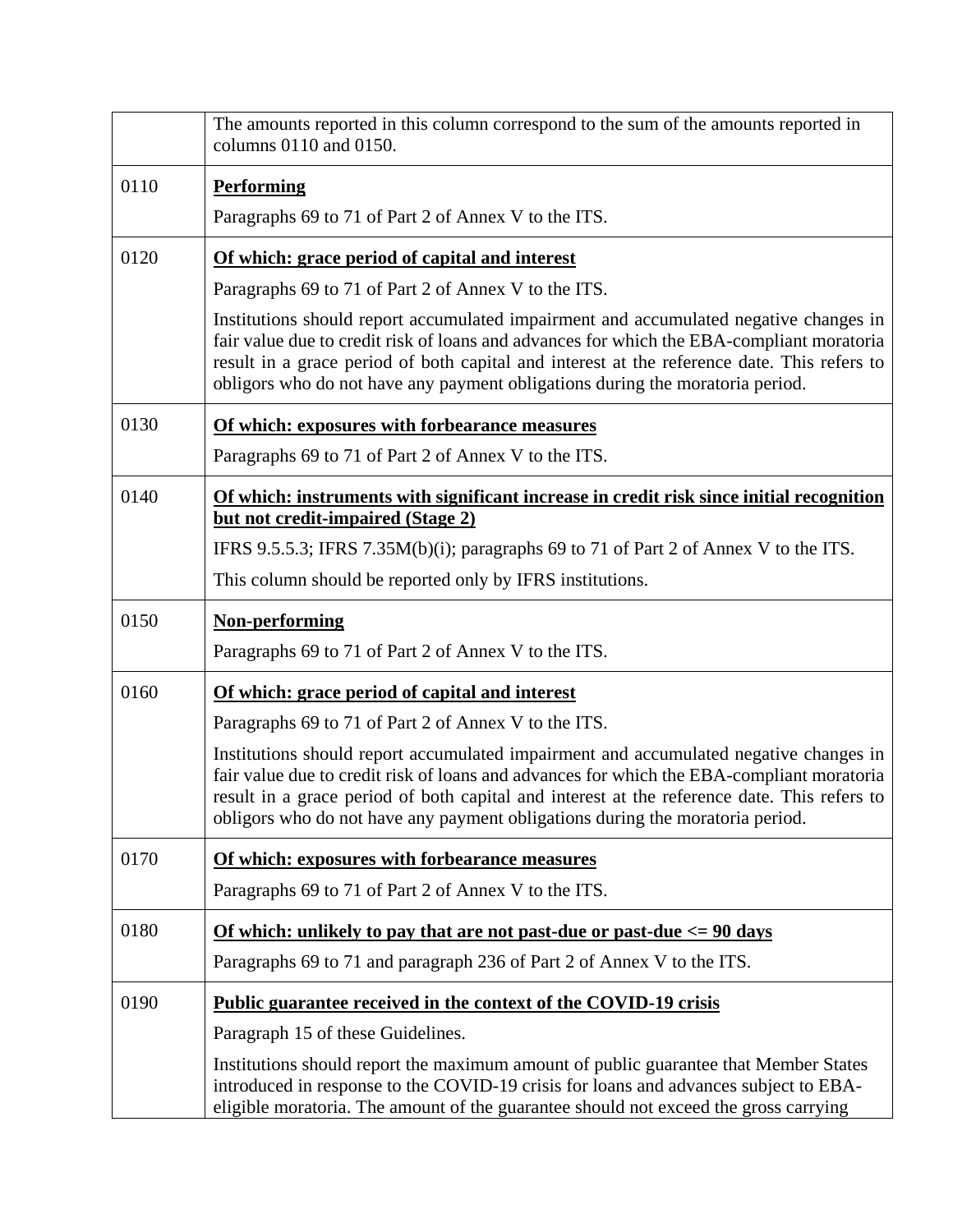|      | amount of the related loan. The existence of other forms of collateral or guarantee should<br>not be taken into account to calculate the maximum amount of public guarantee received<br>in the context of the COVID-19 crisis that can be claimed.                                                             |
|------|----------------------------------------------------------------------------------------------------------------------------------------------------------------------------------------------------------------------------------------------------------------------------------------------------------------|
| 0200 | <b>Inflows to non-performing exposures</b>                                                                                                                                                                                                                                                                     |
|      | Inflows should be reported on a quarterly basis from the beginning of the reporting<br>period to the reference date.                                                                                                                                                                                           |
|      | For an exposure that is reclassified multiple times from non-performing to performing<br>during the reporting period, the amount of inflows should be identified based on a<br>comparison between the status of the exposure at the beginning of the reporting period<br>and its status at the reference date. |
|      | The reclassification of a non-performing exposure from one accounting portfolio to<br>another should not be reported as inflow.                                                                                                                                                                                |
| 0210 | <b>Economic loss</b>                                                                                                                                                                                                                                                                                           |
|      | Paragraph 19(d) of the EBA Guidelines on moratoria; IFRS 9.5.4.3.                                                                                                                                                                                                                                              |
|      | The economic loss should be calculated as the difference between the net present value of<br>the renegotiated or modified contractual cash flows and the net present value of the cash<br>flows before granting the measure.                                                                                   |
|      | It should be reported by both national GAAP and IFRS reporters. For IFRS reporters the<br>economic loss should be calculated in accordance with paragraph 5.4.3 of IFRS9.                                                                                                                                      |
|      | Institutions should report in this column only when they have calculated an economic<br>loss. Calculated economic gains should not be reported.                                                                                                                                                                |

| <b>Rows</b> | Instructions                                                                                                                                                                                       |
|-------------|----------------------------------------------------------------------------------------------------------------------------------------------------------------------------------------------------|
| 0010        | Loans and advances subject to EBA-compliant moratoria                                                                                                                                              |
|             | Point b) of paragraph 19 of EBA Guidelines on moratoria; paragraph 32 of Part 1 of<br>Annex V to the ITS.                                                                                          |
|             | Loans and advances to which the EBA-compliant moratoria (legislative and non-<br>legislative) have already been implemented and have not expired should be reported.                               |
|             | Exposures that are subject to both EBA-compliant moratoria and other COVID-19-related<br>forbearance measures should be reported only once in this template and not also in template<br>F 91.02.   |
|             | Loans and advances not subject to EBA-compliant moratoria should be reported not in this<br>template but in template F 91.02. Loans and advances in these two templates are mutually<br>exclusive. |
| 0020        | <b>Of which: Households</b>                                                                                                                                                                        |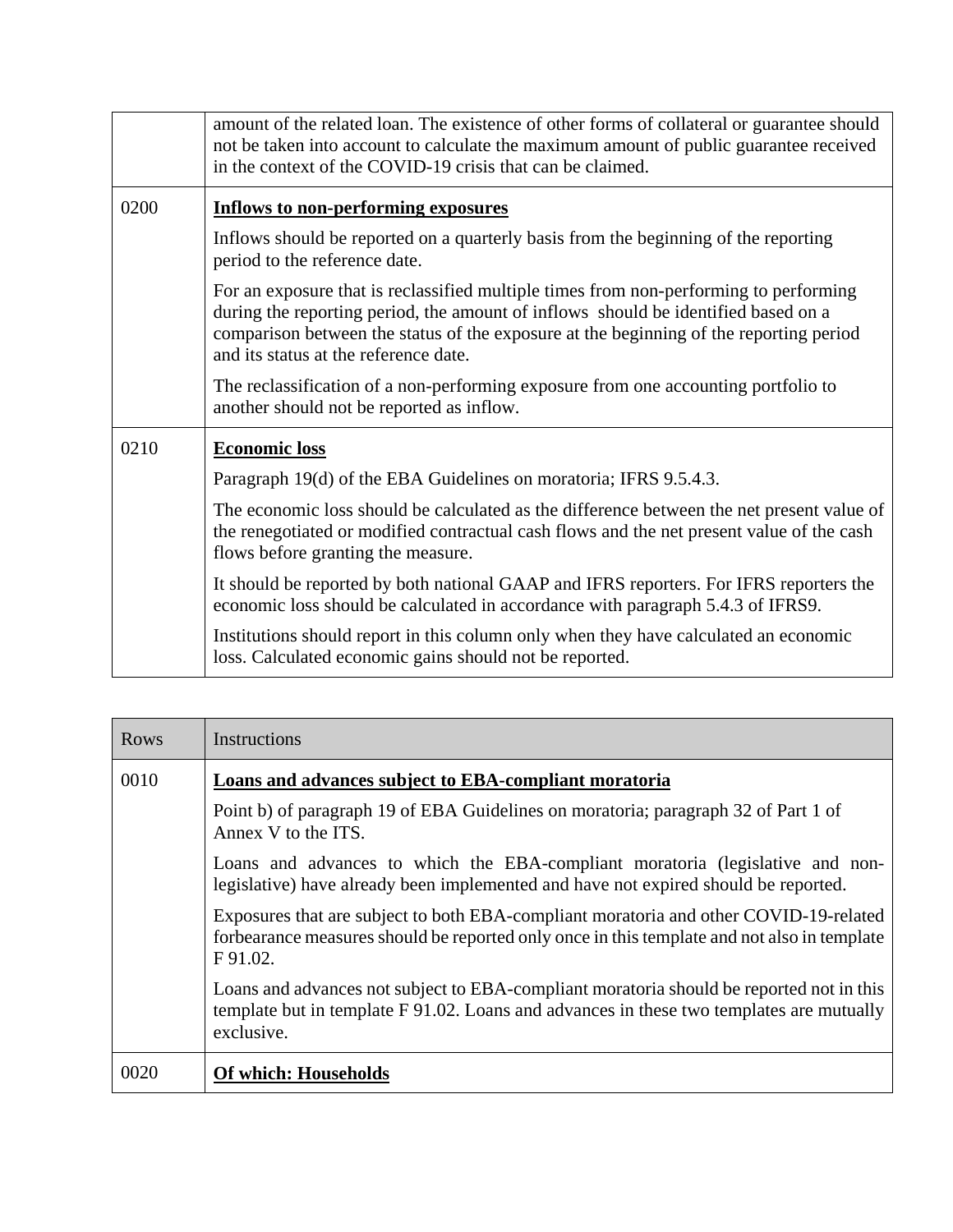|      | Point (f) of paragraph 42 of Part 1 of Annex V to the ITS.                                                                       |
|------|----------------------------------------------------------------------------------------------------------------------------------|
| 0030 | Of which: Collateralised by residential immovable property<br>Point (a) of paragraphs 86 and 87 of Part 2 of Annex V to the ITS. |
| 0040 | <b>Of which: Non-financial corporations</b><br>Point (e) of paragraph 42 of Part 1 of Annex V to the ITS.                        |
| 0050 | Of which: Small and medium-sized enterprises<br>Point (i) of paragraph 5 of Part 1 of Annex V to the ITS.                        |
| 0060 | Of which: Collateralised by commercial immovable property<br>Point (a) of paragraphs 86 and 87 of Part 2 of Annex V to the ITS.  |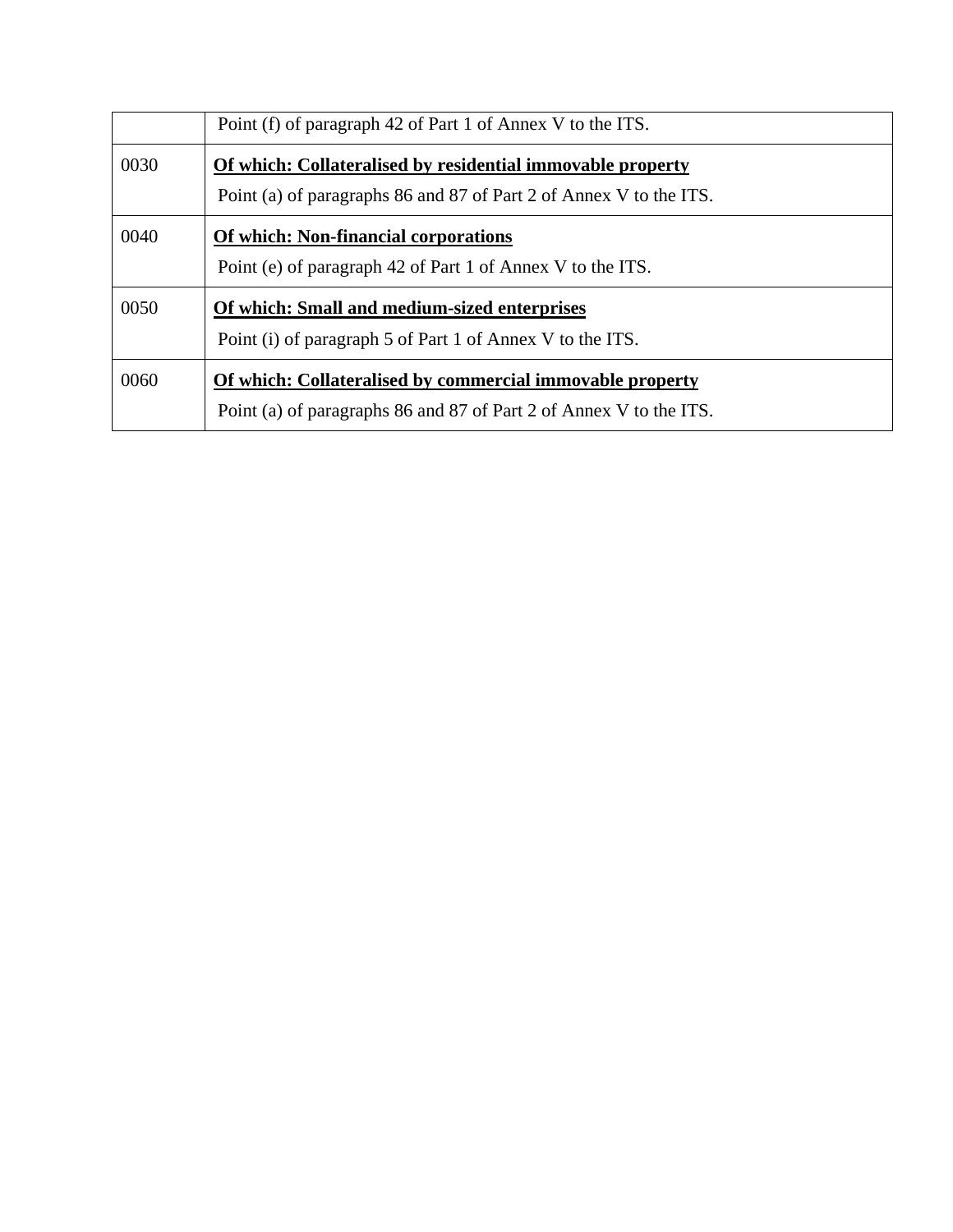- 5 Information on other loans and advances subject to COVID-19-related forbearance measures (F 91.02)
- 5.1. General remarks
	- 16. This template covers loans and advances subject to COVID-19-related forbearance measures that do not meet the requirements described in paragraph 10 of the EBA Guidelines on moratoria. All types of forbearance measures (contractual modifications and/or refinancing) should be considered provided that they are related to the COVID-19 crisis, except if they are 'newly originated loans subject to public guarantee schemes in the context of the COVID-19 crisis'. The latter should be reported only in template F 91.05 and in the corresponding column of template F 92.01.
	- 17. The template provides a breakdown of the gross carrying amount and the related loss allowances by the status of the exposure (performing and non-performing). In addition, the exposures (performing and non-performing) for which a grace period of capital and interest was granted should be identified in separate columns.
	- 18. Other information should be provided in the following columns: i) for performing exposures, 'instruments with significant increase in credit risk since initial recognition but not credit-impaired (Stage 2)'; and ii) for non-performing exposures, those that are 'unlikely to pay that are not past-due or past-due less than or equal to 90 days'; iii) public guarantee received in the context of the COVID-19 crisis and iv) the inflows to non-performing exposures.

### 5.2. F 91.02: INFORMATION ON OTHER LOANS AND ADVANCES SUBJECT TO COVID-19-RELATED FORBEARANCE MEASURES

| Columns | Instructions                                                                                                                                      |
|---------|---------------------------------------------------------------------------------------------------------------------------------------------------|
| 0010    | <b>Gross carrying amount</b>                                                                                                                      |
|         | Paragraph 34 of Part 1 of Annex V to the ITS.                                                                                                     |
|         | The amounts reported in this column correspond to the sum of the amounts reported in<br>columns $0020$ and $0050$ .                               |
|         | Each other loan subject to COVID-19-related forbearance measures should be reported<br>only once, irrespective of the number of measures applied. |
| 0020    | <b>Performing</b>                                                                                                                                 |
|         | Paragraph 34 of Part 1 and paragraphs 213 to 239 of Part 2 of Annex V to the ITS.                                                                 |
|         |                                                                                                                                                   |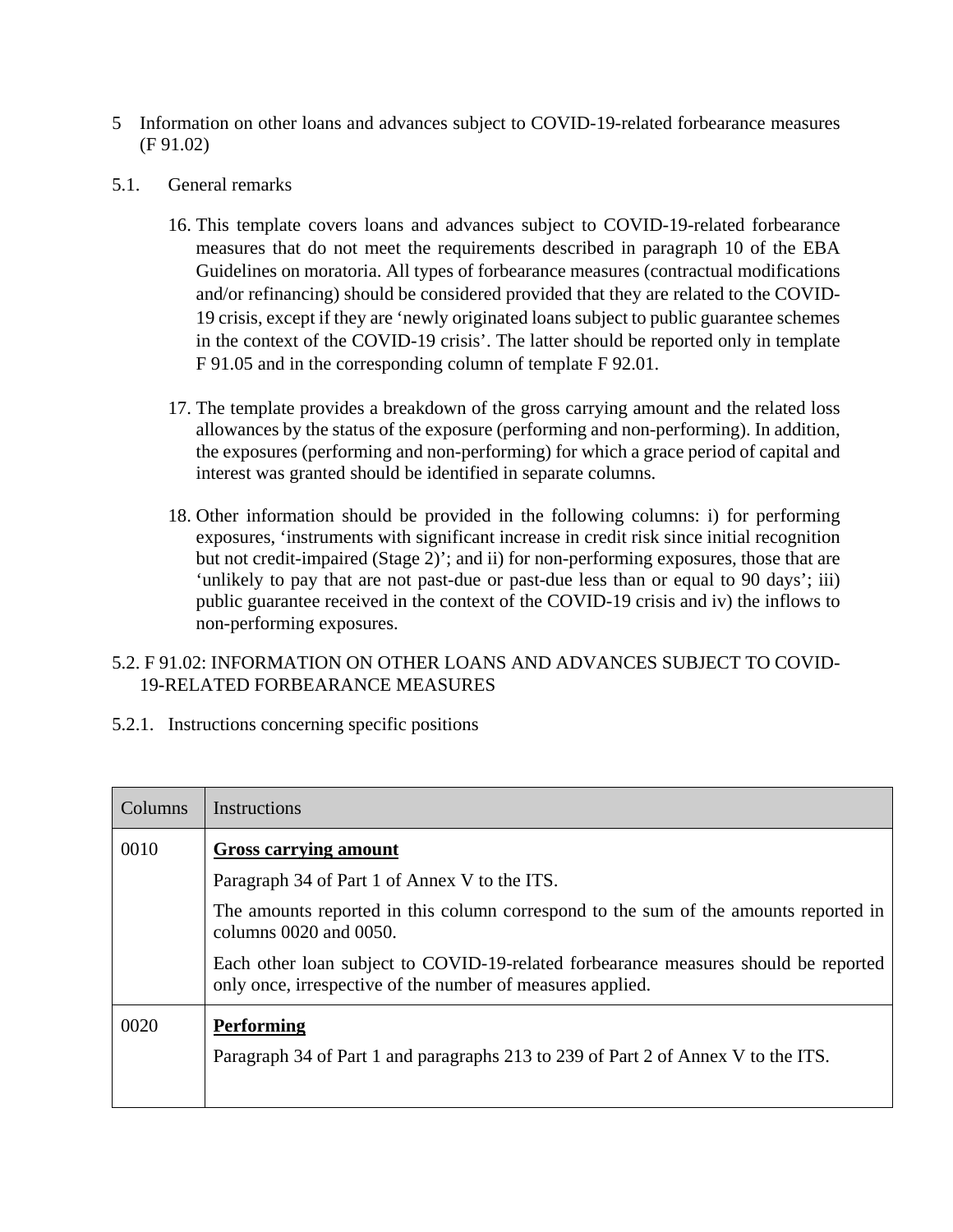| 0030 | Of which: grace period of capital and interest<br>Paragraph 34 of Part 1 of Annex V to the ITS.                                                                                                                                                                                                                       |
|------|-----------------------------------------------------------------------------------------------------------------------------------------------------------------------------------------------------------------------------------------------------------------------------------------------------------------------|
|      | Institutions should report the gross carrying amount of loans and advances for which other<br>COVID-19-related forbearance measures result in a grace period of both capital and<br>interest at the reference date. This refers to obligors who do not have any payment<br>obligations during the forbearance period. |
| 0040 | Of which: instruments with significant increase in credit risk since initial recognition<br>but not credit-impaired (Stage 2)                                                                                                                                                                                         |
|      | IFRS 9.5.5.3; IFRS 7.35M(b)(i); paragraph 34 of Part 1 of Annex V to the ITS.                                                                                                                                                                                                                                         |
|      | This column should be reported only by IFRS institutions.                                                                                                                                                                                                                                                             |
| 0050 | <b>Non-performing</b><br>Article 47a (3) CRR; paragraph 34 of Part 1 and paragraphs 213 to 239 of Part 2 of Annex<br>V to the ITS.                                                                                                                                                                                    |
| 0060 | Of which: grace period of capital and interest                                                                                                                                                                                                                                                                        |
|      | Paragraph 34 of Part 1 of Annex V to the ITS.                                                                                                                                                                                                                                                                         |
|      | Institutions should report the gross carrying amount of loans and advances for which the<br>COVID-19-related forbearance measures result in a grace period of both capital and<br>interest at the reference date. This refers to obligors who do not have any payment<br>obligations during the forbearance period.   |
| 0070 | Of which: unlikely to pay that are not past-due or past-due $\epsilon$ = 90 days                                                                                                                                                                                                                                      |
|      | Paragraph 34 of Part 1 and paragraph 236 of Part 2 of Annex V to the ITS.                                                                                                                                                                                                                                             |
| 0080 | Accumulated impairment, accumulated negative changes in fair value due to credit<br><u>risk</u>                                                                                                                                                                                                                       |
|      | Paragraphs 69 to 71 of Part 2 of Annex V to the ITS.                                                                                                                                                                                                                                                                  |
|      | The amounts reported in this column correspond to the sum of the amounts reported in<br>columns 0090 and 0120.                                                                                                                                                                                                        |
| 0090 | <b>Performing</b>                                                                                                                                                                                                                                                                                                     |
|      | Paragraphs 69 to 71 of Part 2 of Annex V to the ITS.                                                                                                                                                                                                                                                                  |
| 0100 | Of which: grace period of capital and interest                                                                                                                                                                                                                                                                        |
|      | Paragraphs 69 to 71 of Part 2 of Annex V to the ITS.                                                                                                                                                                                                                                                                  |
|      | Institutions should report accumulated impairment and accumulated negative changes in<br>fair value due to credit risk of loans and advances for which the COVID-19-related<br>forbearance measures result in a grace period of both capital and interest at the reference                                            |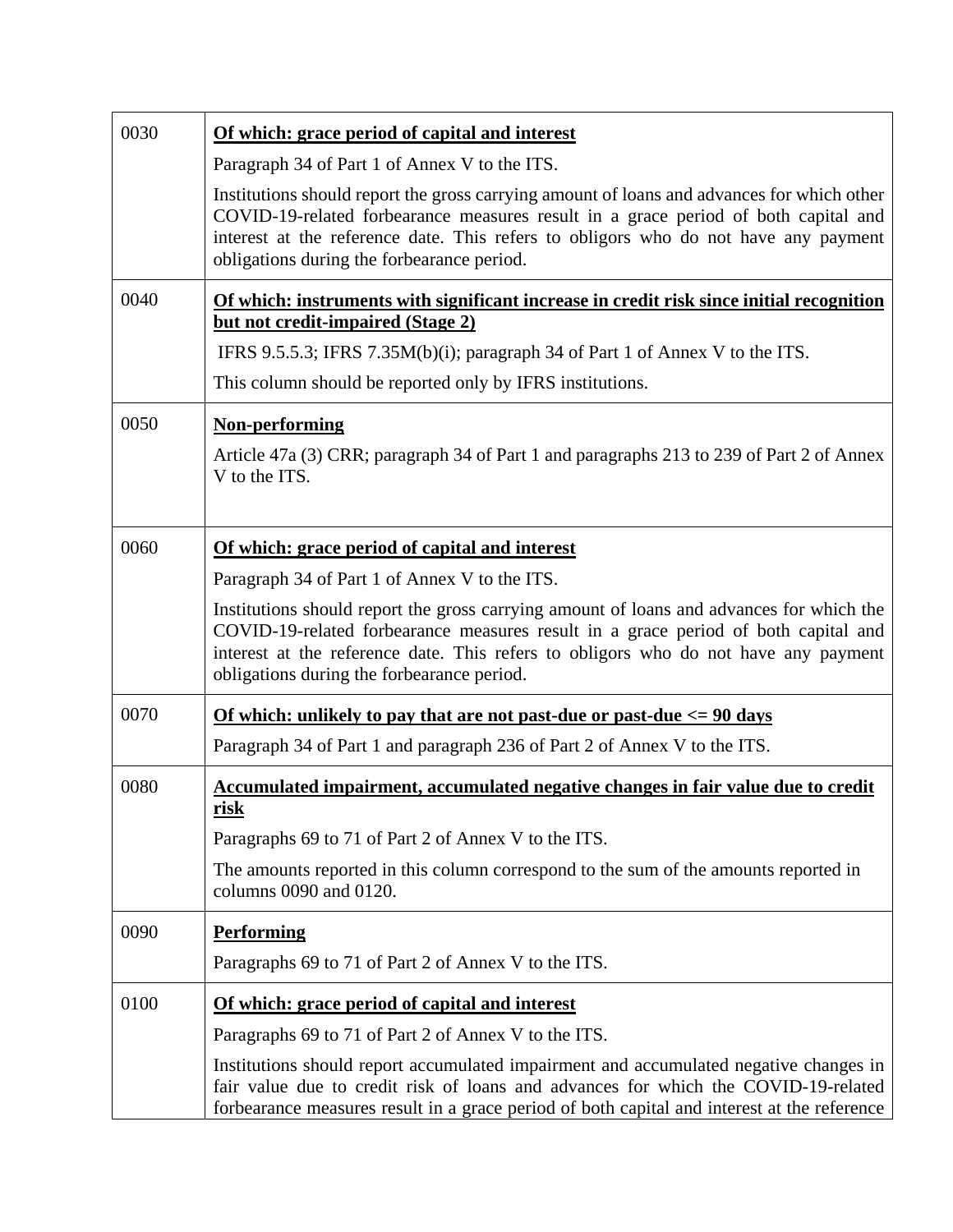|      | date. This refers to obligors who do not have any payment obligations during the<br>forbearance period.                                                                                                                                                                                                                                                                                                                                                                                                                                                                                                                                                                                                                                                                            |
|------|------------------------------------------------------------------------------------------------------------------------------------------------------------------------------------------------------------------------------------------------------------------------------------------------------------------------------------------------------------------------------------------------------------------------------------------------------------------------------------------------------------------------------------------------------------------------------------------------------------------------------------------------------------------------------------------------------------------------------------------------------------------------------------|
| 0110 | Of which: instruments with significant increase in credit risk since initial recognition<br>but not credit-impaired (Stage 2)<br>IFRS 9.5.5.3; IFRS 7.35M(b)(i); paragraphs 69 to 71 of Part 2 of Annex V to the ITS.<br>This column should be reported only by IFRS institutions.                                                                                                                                                                                                                                                                                                                                                                                                                                                                                                 |
| 0120 | <b>Non-performing</b><br>Paragraphs 69 to 71 of Part 2 of Annex V to the ITS.                                                                                                                                                                                                                                                                                                                                                                                                                                                                                                                                                                                                                                                                                                      |
| 0130 | Of which: grace period of capital and interest<br>Paragraphs 69 to 71 of Part 2 of Annex V to the ITS.<br>Institutions should report accumulated impairment and accumulated negative changes in<br>fair value due to credit risk of loans and advances for which the COVID-19-related<br>forbearance measures result in a grace period of both capital and interest at the reference<br>date. This refers to obligors who do not have any payment obligations during the<br>forbearance period.                                                                                                                                                                                                                                                                                    |
| 0140 | Of which: unlikely to pay that are not past-due or past-due $\epsilon$ = 90 days<br>Paragraphs 69 to 71 and paragraph 236 of Part 2 of Annex V to the ITS.                                                                                                                                                                                                                                                                                                                                                                                                                                                                                                                                                                                                                         |
| 0150 | <b>Public guarantee received in the context of the COVID-19 crisis</b><br>Paragraph 15 of these Guidelines.<br>Institutions should report the maximum amount of public guarantee that Member States<br>introduced in response to the COVID-19 crisis for other loans and advances subject to<br>COVID-19-related forbearance measures (excluding 'newly originated loans subject to<br>public guarantee schemes in the context of the COVID-19 crisis'). The amount of the<br>guarantee should not exceed the gross carrying amount of the related loan. The existence<br>of other forms of collateral or guarantee should not be taken into account to calculate the<br>maximum amount of public guarantee received in the context of the COVID-19 crisis<br>that can be claimed. |
| 0160 | <b>Inflows to non-performing exposures</b><br>Inflows should be reported on a quarterly basis from the beginning of the reporting<br>period to the reference date.<br>For an exposure that is reclassified multiple times from non-performing to performing<br>during the reporting period, the amount of inflows should be identified based on a<br>comparison between the status of the exposure at the beginning of the reporting period<br>and its status at the reference date.<br>The reclassification of a non-performing exposure from one accounting portfolio to<br>another should not be reported as inflow.                                                                                                                                                            |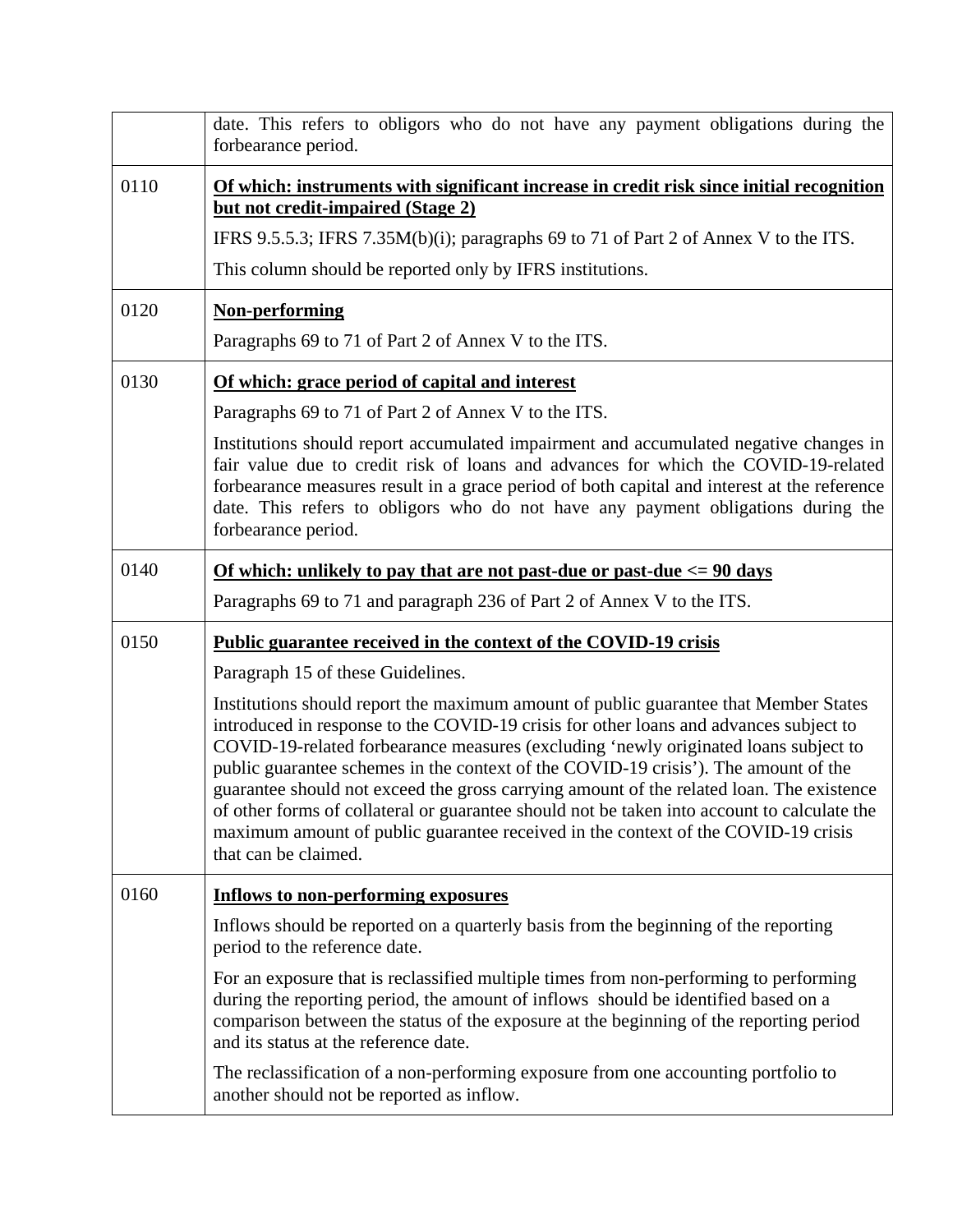| Rows | Instructions                                                                                                                                                                                                                                                  |
|------|---------------------------------------------------------------------------------------------------------------------------------------------------------------------------------------------------------------------------------------------------------------|
| 0010 | Other loans and advances subject to COVID-19-related forbearance measures                                                                                                                                                                                     |
|      | Paragraph 32 of Part 1 of Annex V to the ITS.                                                                                                                                                                                                                 |
|      | Institutions should report all forbearance measures that have been implemented due to the<br>COVID-19 crisis and that do not meet the requirements of paragraph 10 of the EBA<br>Guidelines on moratoria.                                                     |
|      | For forbearance measures in the form of a grace period/payment moratorium, only loans<br>and advances with a grace period/payment moratorium that have not expired should be<br>reported in this row.                                                         |
|      | Loans and advances subject to both EBA-compliant moratoria and other COVID-19-<br>related forbearance measures should be reported only once in template F 91.01 and not<br>also in F 91.02. Loans and advances in these two templates are mutually exclusive. |
| 0020 | <b>Of which: Households</b>                                                                                                                                                                                                                                   |
|      | Point (f) of paragraph 42 of Part 1 of Annex V to the ITS.                                                                                                                                                                                                    |
| 0030 | Of which: Non-financial corporations<br>Point (e) of paragraph 42 of Part 1 of Annex V to the ITS.                                                                                                                                                            |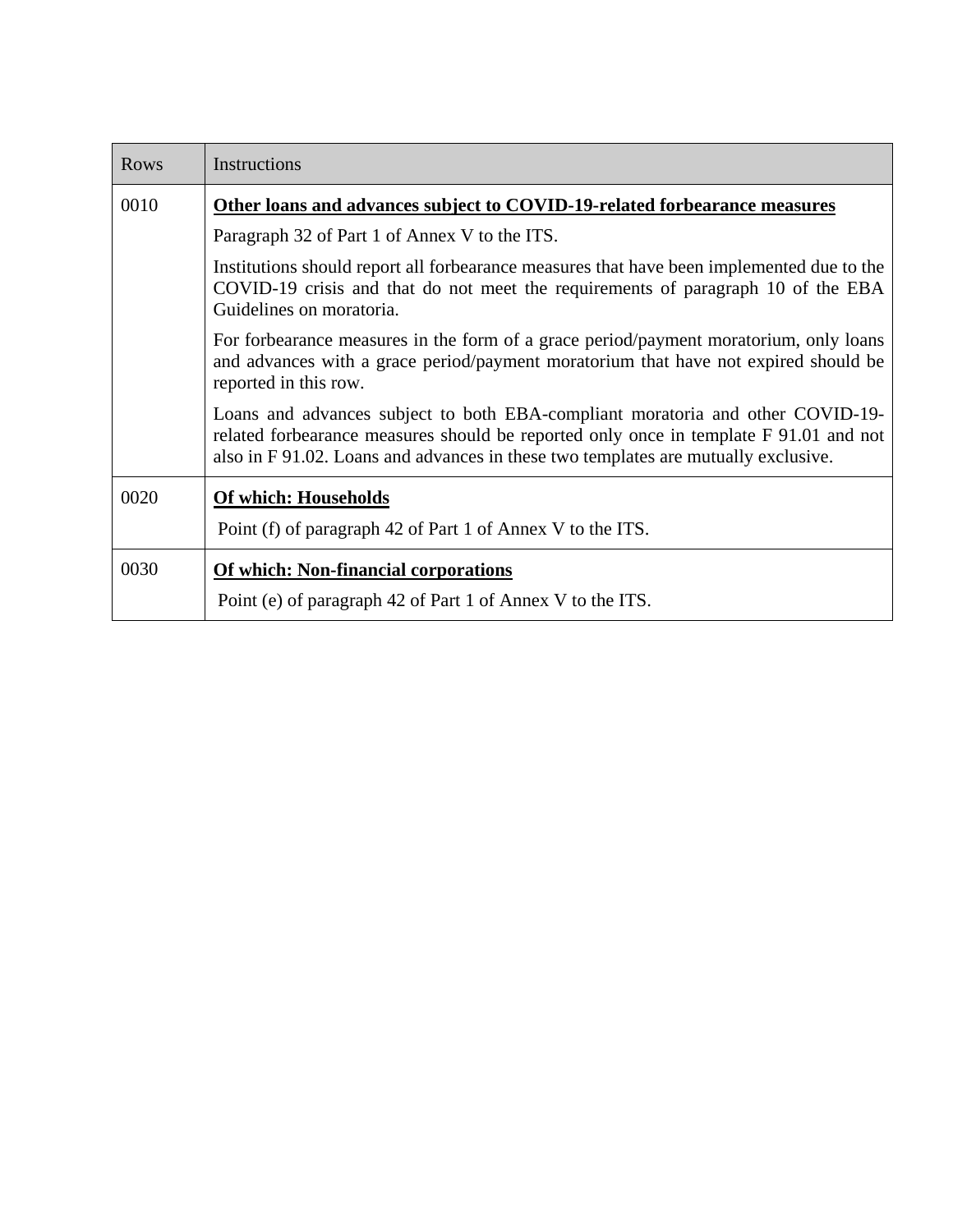- 6. Loans and advances with expired EBA-compliant moratoria (legislative and non-legislative) (F 91.03)
- 6.1. General remarks
	- 19. This template covers loans and advances for which the EBA-compliant moratoria (legislative and non-legislative) have expired at the reference date, regardless whether other COVID-19-related forbearance measures are still active or already expired.
	- 20. The template provides a breakdown of the gross carrying amount and the related loss allowances by the status of the exposure (performing and non-performing). In addition, the exposures with forbearance measures, for both performing and non-performing, should be identified in separate columns.
	- 21. Other information should be provided in the following columns: i) for performing exposures, 'instruments with significant increase in credit risk since initial recognition but not credit-impaired (Stage 2)'; and ii) for non-performing exposures, those that are 'unlikely to pay that are not past-due or past-due less than or equal to 90 days'; iii) public guarantees received in the context of the COVID-19 crisis; iv) the inflows to nonperforming exposures and v) the economic loss resulting from the application of these measures.

## 6.2. F 91.03: LOANS AND ADVANCES WITH EXPIRED EBA-COMPLIANT MORATORIA (LEGISLATIVE AND NON-LEGISLATIVE)

| Columns | Instructions                                                                                                   |
|---------|----------------------------------------------------------------------------------------------------------------|
| 0010    | <b>Gross carrying amount</b><br>Paragraph 34 of Part 1 of Annex V to the ITS.                                  |
|         | The amounts reported in this column correspond to the sum of the amounts reported in<br>columns 0020 and 0050. |
| 0020    | <b>Performing</b><br>Paragraph 34 of Part 1 and paragraphs 213 to 239 of Part 2 of Annex V to the ITS.         |
| 0030    | Of which: exposures with forbearance measures                                                                  |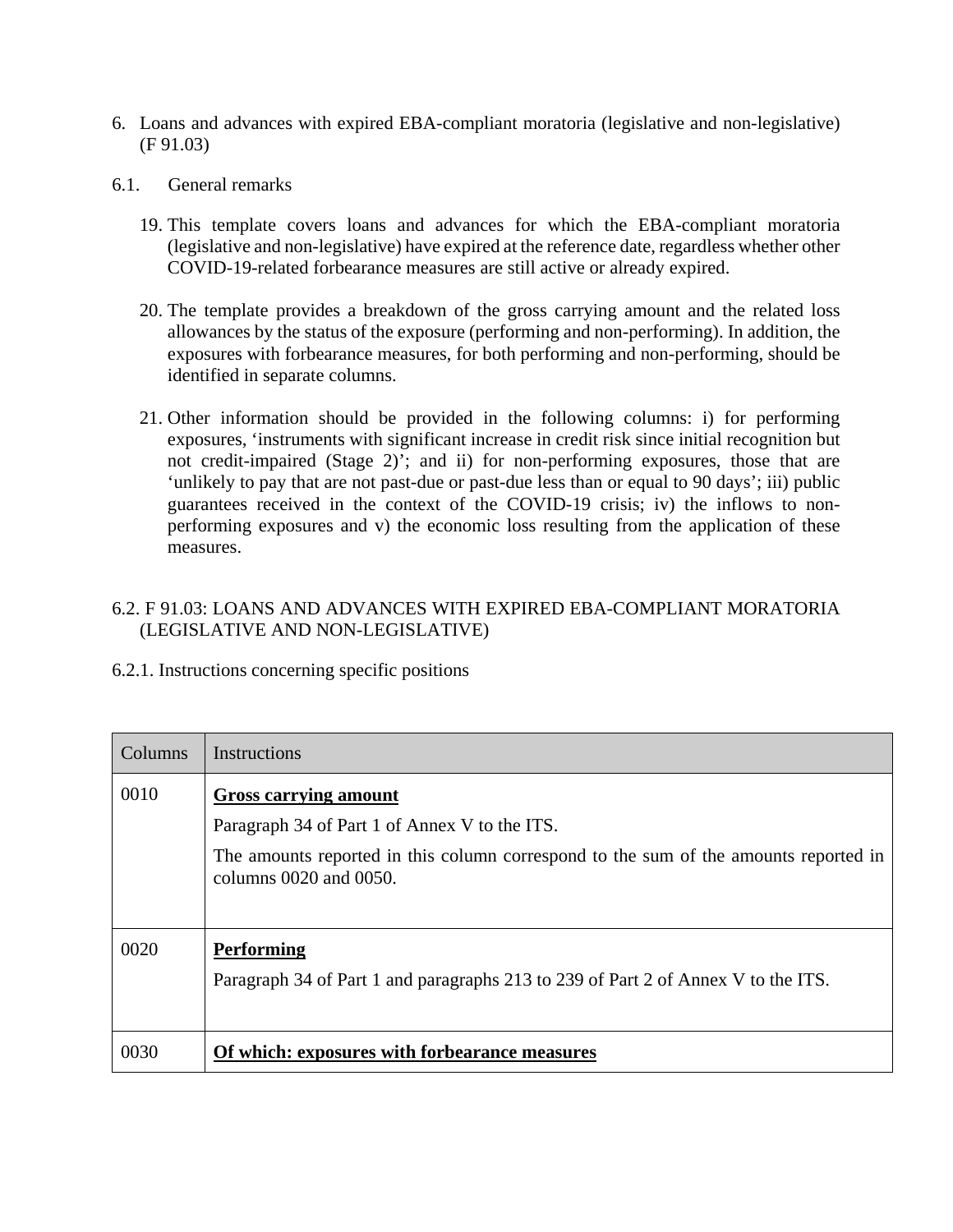|      | Article 47b CRR; paragraph 34 of Part 1 and paragraphs 240 to 268 of Part 2 of Annex V<br>to the ITS.                                                       |
|------|-------------------------------------------------------------------------------------------------------------------------------------------------------------|
|      | This column should also include exposures with both expired EBA-compliant moratoria<br>and other COVID-19-related forbearance measures (active or expired). |
| 0040 | Of which: instruments with significant increase in credit risk since initial recognition                                                                    |
|      | but not credit-impaired (Stage 2)                                                                                                                           |
|      | IFRS 9.5.5.3, IFRS 7.35M(b)(i); paragraph 34 of Part 1 and paragraphs 213 to 239 of Part<br>2 of Annex V to the ITS.                                        |
|      | This column should be reported only by IFRS institutions.                                                                                                   |
| 0050 | <b>Non-performing</b>                                                                                                                                       |
|      | Article 47a (3) CRR; paragraph 34 of Part 1 and paragraphs 213 to 239 of Part 2 of Annex<br>V to the ITS.                                                   |
| 0060 | Of which: exposures with forbearance measures                                                                                                               |
|      | Article 47b CRR; paragraph 34 of Part 1 and paragraphs 240 to 268 of Part 2 of Annex V<br>to the ITS.                                                       |
|      | This column should also include exposures with both expired EBA-compliant moratoria<br>and other COVID-19-related forbearance measures (active or expired). |
| 0070 | <u>Of which: unlikely to pay that are not past-due or past-due <math>\epsilon</math> = 90 days</u>                                                          |
|      | Paragraph 34 of Part 1 and paragraph 236 of Part 2 of Annex V to the ITS.                                                                                   |
| 0080 | Accumulated impairment, accumulated negative changes in fair value due to credit<br>risk                                                                    |
|      | Paragraphs 69 to 71 of Part 2 of Annex V to the ITS.                                                                                                        |
|      | The amounts reported in this column correspond to the sum of the amounts reported in<br>columns 0090 and 0120.                                              |
| 0090 | <b>Performing</b>                                                                                                                                           |
|      | Paragraphs 69 to 71 of Part 2 of Annex V to the ITS.                                                                                                        |
| 0100 | Of which: exposures with forbearance measures                                                                                                               |
|      | Paragraphs 69 to 71 of Part 2 of Annex V to the ITS.                                                                                                        |
| 0110 | Of which: instruments with significant increase in credit risk since initial recognition<br>but not credit-impaired (Stage 2)                               |
|      | IFRS 9.5.5.3; IFRS 7.35M(b)(i); paragraphs 69 to 71 of Part 2 of Annex V to ITS.                                                                            |
|      | This column should be reported only by IFRS institutions.                                                                                                   |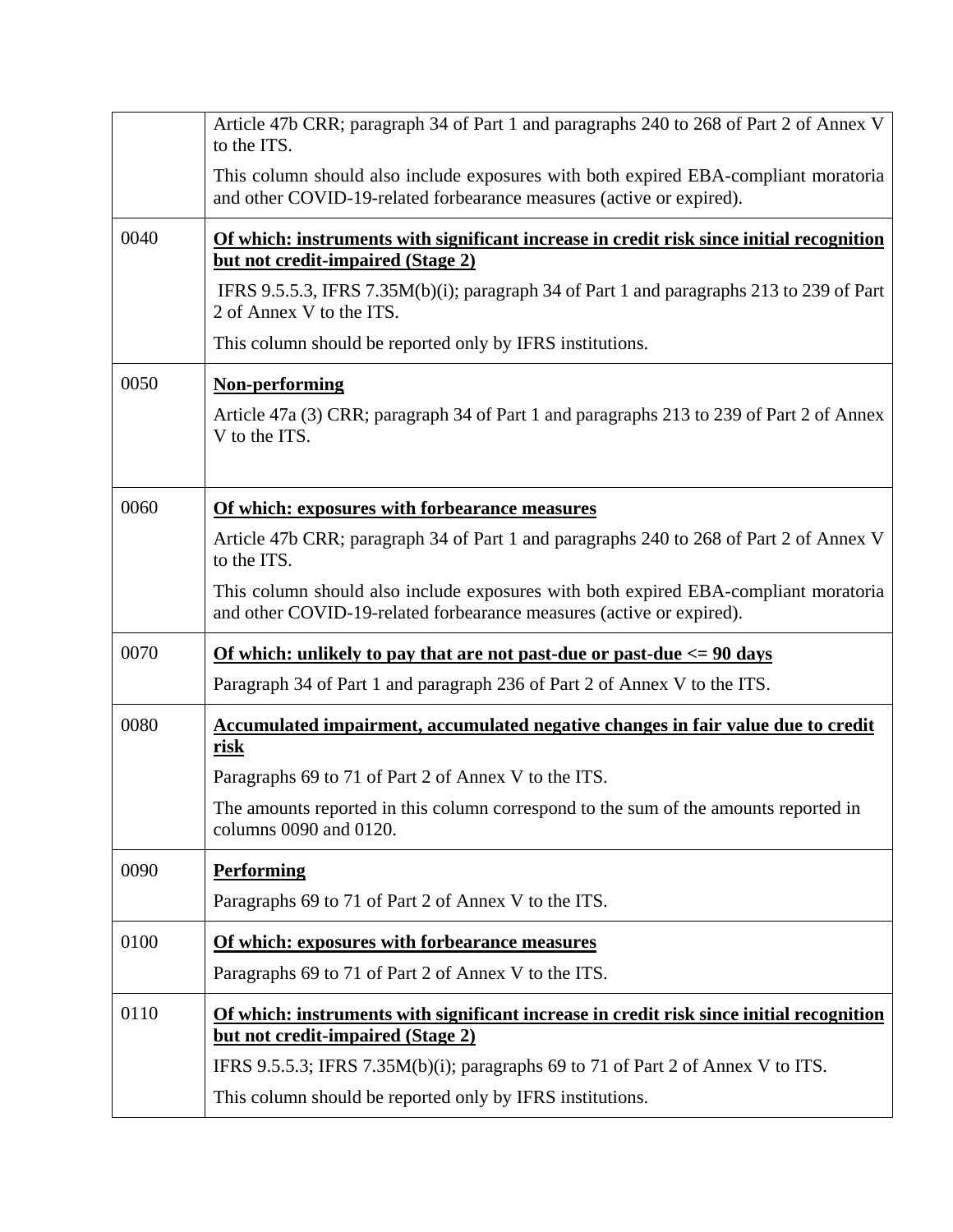| 0120 | <b>Non-performing</b><br>Paragraphs 69 to 71 of Part 2 of Annex V to the ITS.                                                                                                                                                                                                                                                                                                                                                                                                                                                 |
|------|-------------------------------------------------------------------------------------------------------------------------------------------------------------------------------------------------------------------------------------------------------------------------------------------------------------------------------------------------------------------------------------------------------------------------------------------------------------------------------------------------------------------------------|
| 0130 | Of which: exposures with forbearance measures                                                                                                                                                                                                                                                                                                                                                                                                                                                                                 |
|      | Paragraphs 69 to 71 of Part 2 of Annex V to the ITS.                                                                                                                                                                                                                                                                                                                                                                                                                                                                          |
| 0140 | Of which: unlikely to pay that are not past-due or past-due $\langle 90 \text{ days} \rangle$                                                                                                                                                                                                                                                                                                                                                                                                                                 |
|      | Paragraphs 69 to 71 and 236 of Part 2 of Annex V to the ITS.                                                                                                                                                                                                                                                                                                                                                                                                                                                                  |
| 0150 | Public guarantee received in the context of the COVID-19 crisis                                                                                                                                                                                                                                                                                                                                                                                                                                                               |
|      | Paragraph 15 of these Guidelines.                                                                                                                                                                                                                                                                                                                                                                                                                                                                                             |
|      | Institutions should report the maximum amount of public guarantee that Member States<br>introduced in response to the COVID-19 crisis for loans and advances with expired EBA-<br>compliant moratoria. The amount of the guarantee should not exceed the gross carrying<br>amount of the related loan. The existence of other forms of collateral or guarantee should<br>not be taken into account to calculate the maximum amount of public guarantee received<br>in the context of the COVID-19 crisis that can be claimed. |
| 0160 | <b>Inflows to non-performing exposures</b>                                                                                                                                                                                                                                                                                                                                                                                                                                                                                    |
|      | Inflows should be reported on a quarterly basis from the beginning of the reporting<br>period to the reference date.                                                                                                                                                                                                                                                                                                                                                                                                          |
|      | For an exposure that is reclassified multiple times from non-performing to performing<br>during the reporting period, the amount of inflows should be identified based on a<br>comparison between the status of the exposure at the beginning of the reporting period<br>and its status at the reference date.                                                                                                                                                                                                                |
|      | The reclassification of a non-performing exposure from one accounting portfolio to<br>another should not be reported as inflow.                                                                                                                                                                                                                                                                                                                                                                                               |
| 0170 | <b>Economic loss</b>                                                                                                                                                                                                                                                                                                                                                                                                                                                                                                          |
|      | Paragraph 19(d) of the EBA Guidelines on moratoria; IFRS 9.5.4.3.                                                                                                                                                                                                                                                                                                                                                                                                                                                             |
|      | The economic loss should be calculated as the difference between the net present value of<br>the renegotiated or modified contractual cash flows and the net present value of the cash<br>flows before granting the measure.                                                                                                                                                                                                                                                                                                  |
|      | It should be reported by both national GAAP and IFRS reporters. For IFRS reporters, the<br>economic loss should be calculated in accordance with paragraph 5.4.3 of IFRS9.                                                                                                                                                                                                                                                                                                                                                    |
|      | Institutions should report only in this column in the cases where they have calculated an<br>economic loss. Calculated economic gains should not be reported.                                                                                                                                                                                                                                                                                                                                                                 |

| Rows | Instructions |
|------|--------------|
|------|--------------|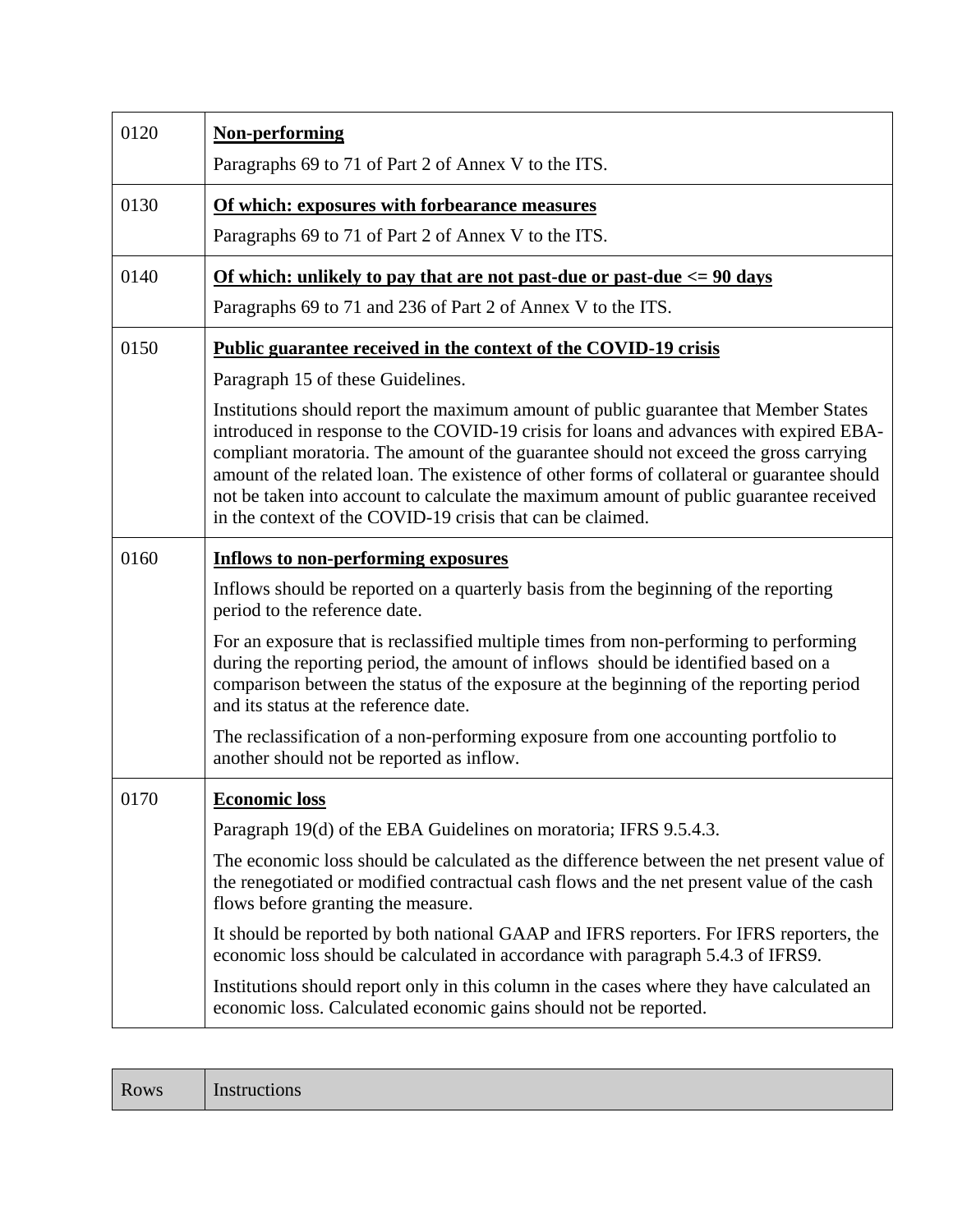| 0010 | <b>Loans and advances with expired EBA-compliant moratoria</b>                                                                                                                                                                                                              |
|------|-----------------------------------------------------------------------------------------------------------------------------------------------------------------------------------------------------------------------------------------------------------------------------|
|      | Point b) of paragraph 19 of EBA Guidelines on moratoria; paragraph 32 of Part 1 of<br>Annex V to the ITS.                                                                                                                                                                   |
|      | Institutions should report loans and advances for which the EBA-compliant moratoria<br>(legislative and non-legislative) have a residual maturity equal to zero (expired). The loans<br>and advances should be reported from the first day after the moratorium is expired. |
|      | Where EBA-compliant moratoria have expired, the exposures should also be reported in<br>template F 90.01 under the corresponding column.                                                                                                                                    |
|      | Exposures with both expired EBA-compliant moratoria and expired COVID-19-related<br>forbearance measures (in the form of a grace period/payment moratorium) should be<br>reported only in this template and not also in template F 91.04.                                   |
| 0020 | <b>Of which: Households</b>                                                                                                                                                                                                                                                 |
|      | Point (f) of paragraph 42 of Part 1 of Annex V to the ITS.                                                                                                                                                                                                                  |
| 0030 | Of which: Collateralised by residential immovable property                                                                                                                                                                                                                  |
|      | Point (a) of paragraphs 86 and 87 of Part 2 of Annex V to the ITS.                                                                                                                                                                                                          |
| 0040 | Of which: Non-financial corporations                                                                                                                                                                                                                                        |
|      | Point (e) of paragraph 42 of Part 1 of Annex V to the ITS.                                                                                                                                                                                                                  |
| 0050 | Of which: Small and medium-sized enterprises                                                                                                                                                                                                                                |
|      | Point (i) of paragraph 5 of Part 1 of Annex V to the ITS.                                                                                                                                                                                                                   |
| 0060 | Of which: Collateralised by commercial immovable property                                                                                                                                                                                                                   |
|      | Point (a) of paragraphs 86 and 87 of Part 2 of Annex V to the ITS.                                                                                                                                                                                                          |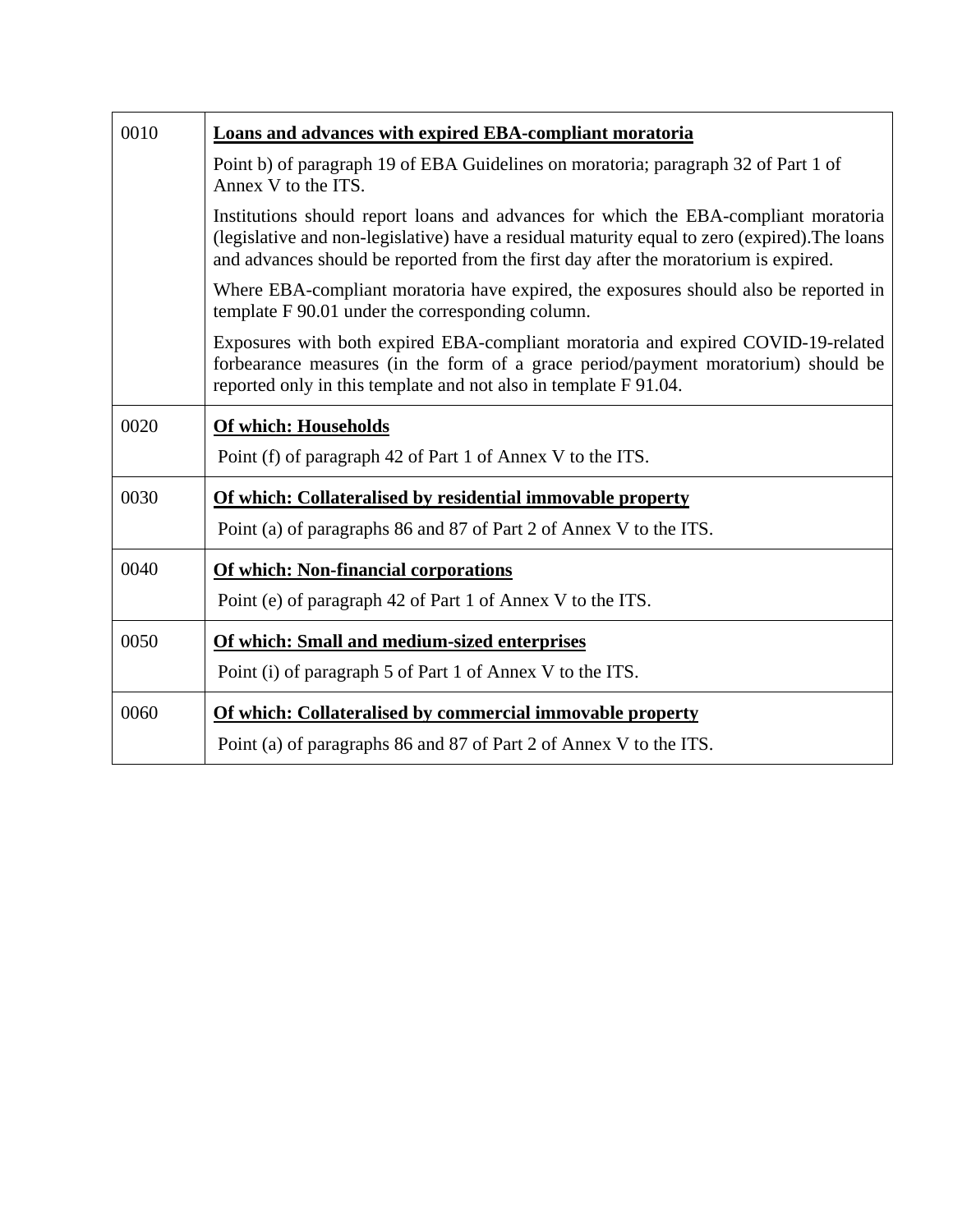- 7. Other loans and advances with expired COVID-19-related forbearance measures (grace period/payment moratorium) (F 91.04)
- 7.1. General remarks
	- 22. This template covers the other COVID-19-related forbearance measures in the form of a grace period/payment moratorium that have expired at the reference date and that do not meet the requirements described in paragraph 10 of the EBA Guidelines on moratoria. Exposures with both expired EBA-compliant moratoria and expired COVID-19-related forbearance measures (in the form of a grace period/payment moratorium) should be reported once in template F 91.03 and not also in this template. If the EBA-compliant moratorium is not expired but the other COVID-19-related grace period/payment moratorium is expired, the exposures should be still reported in template F 91.01.
	- 23. The template provides a breakdown of the gross carrying amount and the related loss allowances by status of exposures (performing and non-performing).
	- 24. Other information should be provided in the following columns: i) for performing exposures, 'instruments with significant increase in credit risk since initial recognition but not credit-impaired (Stage 2)'; and ii) for non-performing exposures, those that are 'unlikely to pay that are not past-due or past-due less than or equal to 90 days'; iii) the public guarantee received in the context of the COVID-19 crisis and iv) the inflows to non-performing exposures.

## 7.2. F 91.04: OTHER LOANS AND ADVANCES WITH EXPIRED COVID-19-related FORBEARANCE MEASURES (GRACE PERIOD/PAYMENT MORATORIUM)

| Columns | Instructions                                                                                                                                                                                    |
|---------|-------------------------------------------------------------------------------------------------------------------------------------------------------------------------------------------------|
| 0010    | <b>Gross carrying amount</b><br>Paragraph 34 of Part 1 of Annex V to the ITS.<br>The amounts reported in this column correspond to the sum of the amounts reported in<br>columns 0020 and 0040. |
| 0020    | <b>Performing</b><br>Paragraph 34 of Part 1 and paragraphs 213 to 239 of Part 2 of Annex V to the ITS.                                                                                          |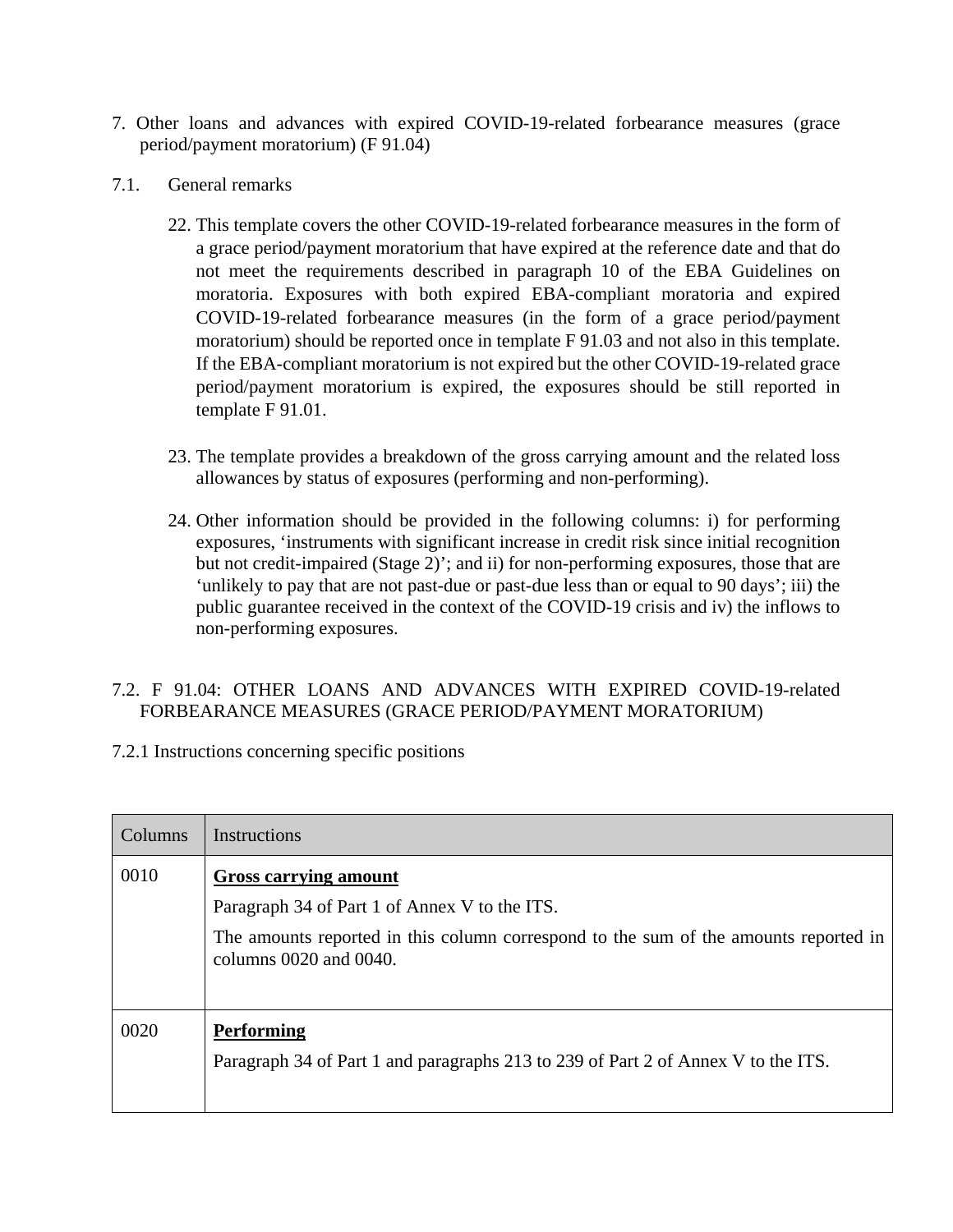| 0030 | Of which: instruments with significant increase in credit risk since initial recognition<br>but not credit-impaired (Stage 2)                                                                                                                                                                                                                                                                                                                  |
|------|------------------------------------------------------------------------------------------------------------------------------------------------------------------------------------------------------------------------------------------------------------------------------------------------------------------------------------------------------------------------------------------------------------------------------------------------|
|      | IFRS 9.5.5.3, IFRS 7.35M(b)(i); paragraph 34 of Part 1 and paragraphs 213 to 239 of Part<br>2 of Annex V to the ITS.                                                                                                                                                                                                                                                                                                                           |
|      | This column should be reported only by IFRS institutions.                                                                                                                                                                                                                                                                                                                                                                                      |
| 0040 | <b>Non-performing</b><br>Article 47a (3) CRR; paragraph 34 of Part 1 and paragraphs 213 to 239 of Part 2 of Annex<br>V to the ITS.                                                                                                                                                                                                                                                                                                             |
| 0050 | <u>Of which: unlikely to pay that are not past-due or past-due <math>\epsilon</math> = 90 days</u>                                                                                                                                                                                                                                                                                                                                             |
|      | Paragraph 34 of Part 1 and paragraph 236 of Part 2 of Annex V to ITS.                                                                                                                                                                                                                                                                                                                                                                          |
| 0060 | Accumulated impairment, accumulated negative changes in fair value due to credit<br><u>risk</u>                                                                                                                                                                                                                                                                                                                                                |
|      | Paragraphs 69 to 71 of Part 2 of Annex V to the ITS.                                                                                                                                                                                                                                                                                                                                                                                           |
|      | The amounts reported in this column correspond to the sum of the amounts reported in<br>columns 0070 and 0090.                                                                                                                                                                                                                                                                                                                                 |
| 0070 | <b>Performing</b>                                                                                                                                                                                                                                                                                                                                                                                                                              |
|      | Paragraphs 69 to 71 of Part 2 of Annex V to the ITS.                                                                                                                                                                                                                                                                                                                                                                                           |
| 0080 | Of which: instruments with significant increase in credit risk since initial recognition                                                                                                                                                                                                                                                                                                                                                       |
|      | but not credit-impaired (Stage 2)                                                                                                                                                                                                                                                                                                                                                                                                              |
|      | IFRS 9.5.5.3; IFRS 7.35M(b)(i); paragraphs 69 to 71 of Part 2 of Annex V to the ITS.<br>This column should be reported only by IFRS institutions.                                                                                                                                                                                                                                                                                              |
|      |                                                                                                                                                                                                                                                                                                                                                                                                                                                |
| 0090 | Non-performing<br>Paragraphs 69 to 71 of Part 2 of Annex V to the ITS.                                                                                                                                                                                                                                                                                                                                                                         |
|      |                                                                                                                                                                                                                                                                                                                                                                                                                                                |
| 0100 | Of which: unlikely to pay that are not past-due or past-due $\epsilon$ = 90 days<br>Paragraphs 69 to 71 and 236 of Part 2 of Annex V to the ITS.                                                                                                                                                                                                                                                                                               |
|      |                                                                                                                                                                                                                                                                                                                                                                                                                                                |
| 0110 | Public guarantee received in the context of the COVID-19 crisis                                                                                                                                                                                                                                                                                                                                                                                |
|      | Paragraph 15 of these Guidelines.                                                                                                                                                                                                                                                                                                                                                                                                              |
|      | Institutions should report the maximum amount of public guarantee that Member States<br>introduced in response to the COVID-19 crisis for other loans and advances with expired<br>COVID-19-related forbearance measures. The amount of the guarantee should not<br>exceed the gross carrying amount of the related loan. The existence of other forms of<br>collateral or guarantee should not be taken into account to calculate the maximum |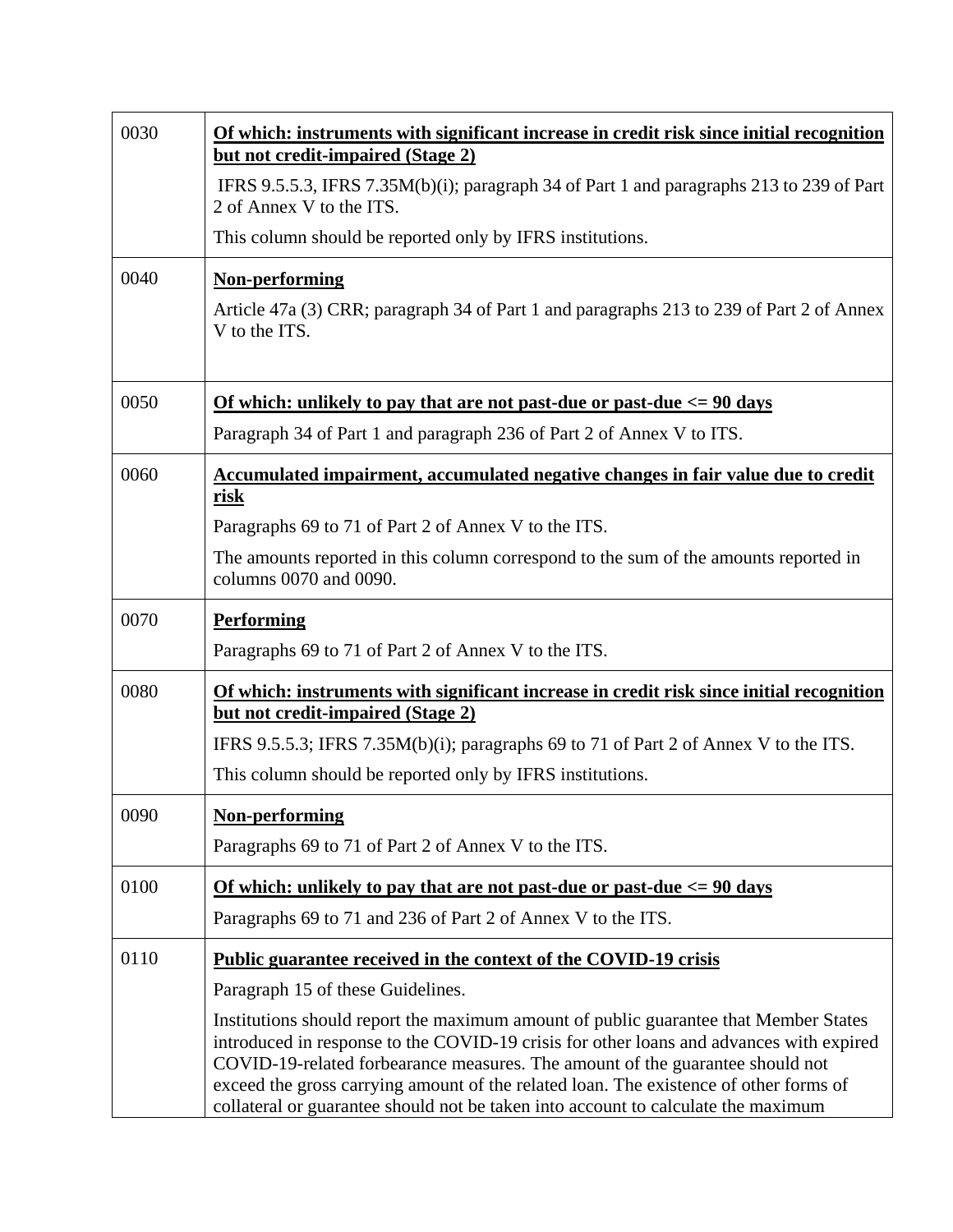|      | amount of public guarantee received in the context of the COVID-19 crisis that can be<br>claimed.                                                                                                                                                                                                              |
|------|----------------------------------------------------------------------------------------------------------------------------------------------------------------------------------------------------------------------------------------------------------------------------------------------------------------|
| 0120 | Inflows to non-performing exposures                                                                                                                                                                                                                                                                            |
|      | Inflows should be reported on a quarterly basis from the beginning of the reporting<br>period to the reference date.                                                                                                                                                                                           |
|      | For an exposure that is reclassified multiple times from non-performing to performing<br>during the reporting period, the amount of inflows should be identified based on a<br>comparison between the status of the exposure at the beginning of the reporting period<br>and its status at the reference date. |
|      | The reclassification of a non-performing exposure from one accounting portfolio to<br>another should not be reported as inflow.                                                                                                                                                                                |

| <b>Rows</b> | Instructions                                                                                                                                                                                                                                                                                                              |
|-------------|---------------------------------------------------------------------------------------------------------------------------------------------------------------------------------------------------------------------------------------------------------------------------------------------------------------------------|
| 0010        | Other loans and advances with expired COVID-19-related forbearance measures<br>(grace period/payment moratorium)                                                                                                                                                                                                          |
|             | Paragraph 32 of Part 1 and paragraph 358 (a) of Part 2 of Annex V to the ITS.                                                                                                                                                                                                                                             |
|             | Institutions should report loans and advances for which the other COVID-19-related<br>forbearance measures in the form of a grace period/payment moratorium have a residual<br>maturity equal to zero (expired). The loans and advance should be reported from the first<br>day after the forbearance measure is expired. |
|             | Where COVID-19-related forbearance measures have expired, the exposures should also<br>be reported in template F 90.02 under the corresponding category.                                                                                                                                                                  |
| 0020        | <b>Of which: Households</b>                                                                                                                                                                                                                                                                                               |
|             | Point (f) of paragraph 42 of Part 1 of Annex V to the ITS.                                                                                                                                                                                                                                                                |
| 0030        | Of which: Non-financial corporations                                                                                                                                                                                                                                                                                      |
|             | Point (e) of paragraph 42 of Part 1 of Annex V to the ITS.                                                                                                                                                                                                                                                                |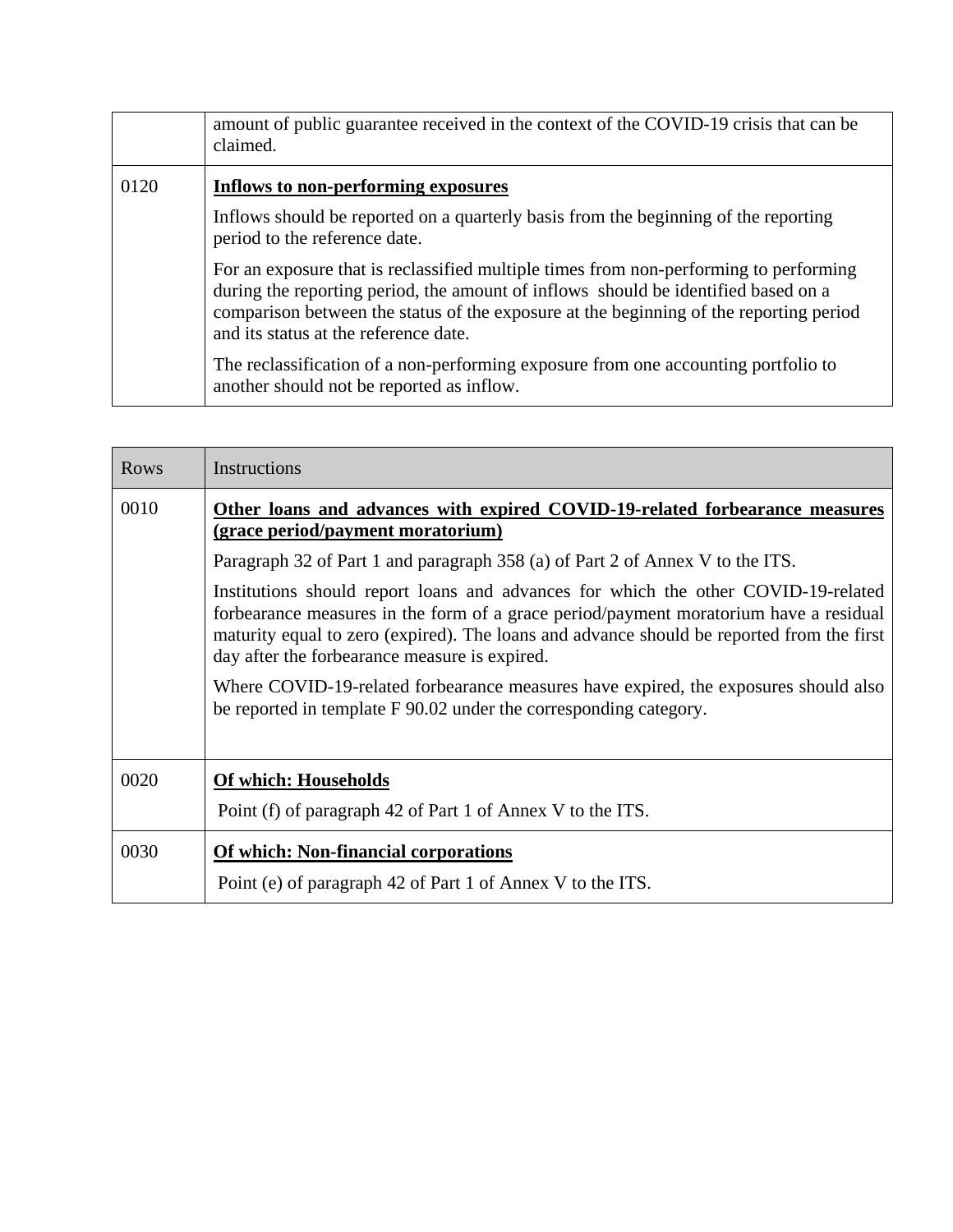- 8. Information on newly originated loans and advances subject to public guarantee schemes in the context of the COVID-19 crisis (F 91.05)
- 8.1. General remarks
	- 25. This template covers newly originated loans and advances as referred to in paragraph 15 of these guidelines that are subject to public guarantee schemes that Member States introduced in response to the COVID-19 crisis. In the case of refinancing of previous debt with a new loan or of repackaging of several debts into a new loan, the new loan recognised in the financial statements should be reported in this template provided that it is covered by a public guarantee scheme related to the COVID-19 crisis.
	- 26. The template provides a breakdown of the gross carrying amount and the related loss allowances by the status of the exposure (performing and non-performing). In addition, the exposures, performing and non-performing, with forbearance measures should be identified in separate columns. Where the new guaranteed loans were granted to refinance a former debt contract, the classification of the exposures should be assessed in accordance with Article 47b CRR and paragraphs 240 to 268 of Part 2 of Annex V to the ITS.
	- 27. Other information should be provided in the following columns: i) for performing exposures, 'instruments with significant increase in credit risk since initial recognition but not credit-impaired (Stage 2)'; ii) for non-performing exposures, those that are 'unlikely to pay that are not past-due or past-due less than or equal to 90 days'; iii) the amount of public guarantees related to loans and advances, iv) the inflows to nonperforming exposures and v) inflows linked to new lending.

## 8.2. F 91.05: INFORMATION ON NEWLY ORIGINATED LOANS AND ADVANCES SUBJECT TO PUBLIC GUARANTEE SCHEMES IN THE CONTEXT OF THE COVID-19 **CRISIS**

| Columns | Instructions                                                                                                   |
|---------|----------------------------------------------------------------------------------------------------------------|
| 0010    | <b>Gross carrying amount</b>                                                                                   |
|         | Paragraph 34 of Part 1 of Annex V to the ITS.                                                                  |
|         | The amounts reported in this column correspond to the sum of the amounts reported in<br>columns 0020 and 0050. |
| 0020    | <b>Performing</b>                                                                                              |
|         | Paragraph 34 of Part 1 and paragraphs 213 to 239 of Part 2 of Annex V to the ITS.                              |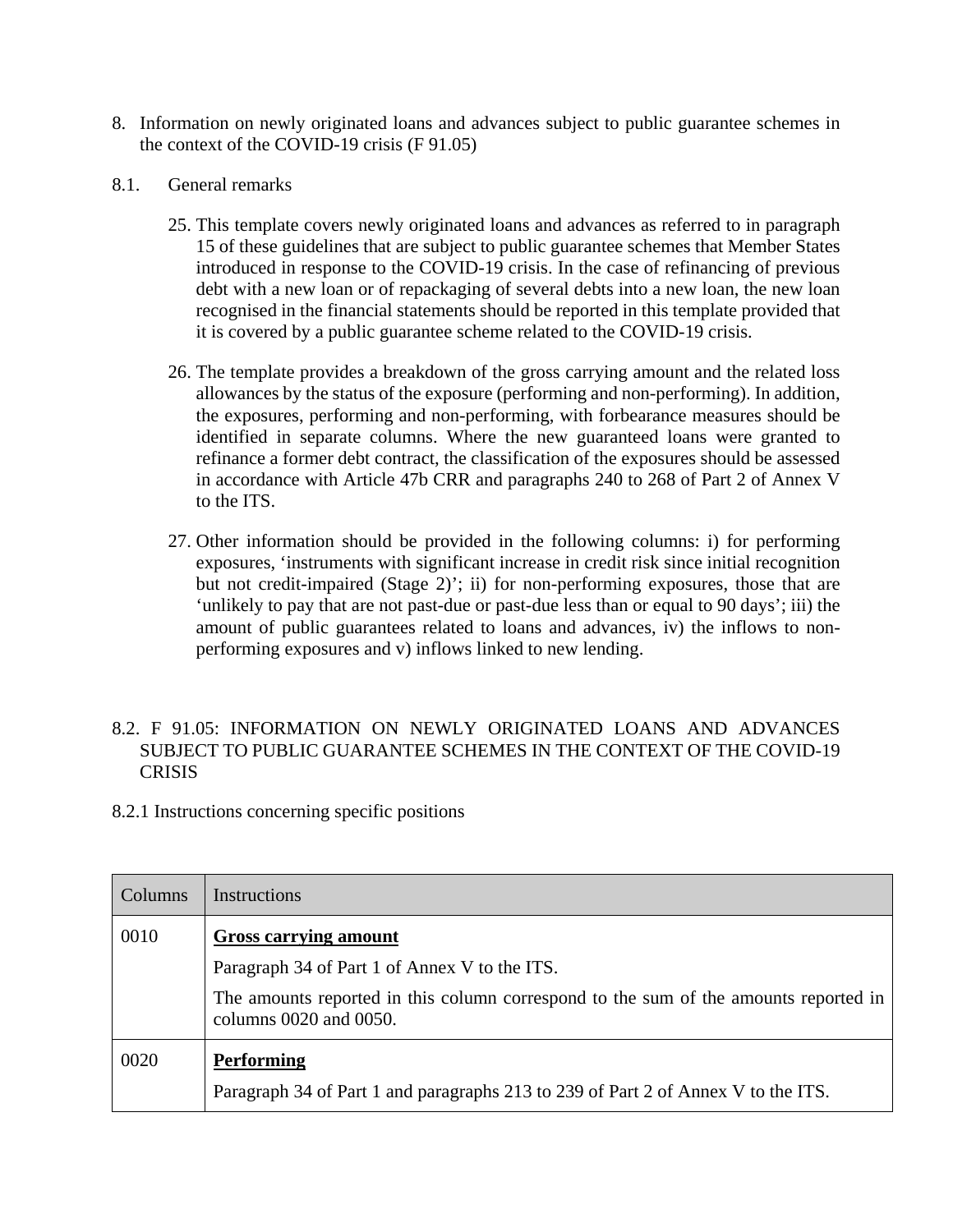| 0030 | Of which: exposures with forbearance measures                                                                                                                                                     |
|------|---------------------------------------------------------------------------------------------------------------------------------------------------------------------------------------------------|
|      | Article 47b CRR; paragraph 34 of Part 1 and paragraphs 240 to 268 of Part 2 of Annex V<br>to the ITS.                                                                                             |
|      | The gross carrying amount of the new contract ('refinancing debt') granted as part of a<br>performing refinancing transaction which qualifies as a forbearance measure should be<br>reported.     |
| 0040 | Of which: instruments with significant increase in credit risk since initial recognition<br>but not credit-impaired (Stage 2)                                                                     |
|      | IFRS 9.5.5.3; IFRS 7.35 $M(b)(i)$ ; paragraph 34 of Part 1 of Annex V to the ITS.                                                                                                                 |
|      | This column should be reported only by IFRS institutions.                                                                                                                                         |
| 0050 | <b>Non-performing</b>                                                                                                                                                                             |
|      | Article 47a (3) CRR; paragraph 34 of Part 1 and paragraphs 213 to 239 of Part 2 of Annex<br>V to the ITS.                                                                                         |
| 0060 | Of which: exposures with forbearance measures                                                                                                                                                     |
|      | Article 47b CRR; paragraph 34 of Part 1 and paragraphs 240 to 268 of Part 2 of Annex V<br>to the ITS.                                                                                             |
|      | The gross carrying amount of the new contract ('refinancing debt') granted as part of a<br>non-performing refinancing transaction which qualifies as a forbearance measure should<br>be reported. |
| 0070 | <u>Of which: unlikely to pay that are not past-due or past-due <math>\epsilon</math> = 90 days</u>                                                                                                |
|      | Paragraph 34 of Part 1 and paragraph 236 of Part 2 of Annex V to the ITS.                                                                                                                         |
| 0080 | Accumulated impairment, accumulated negative changes in fair value due to credit<br>risk                                                                                                          |
|      | Paragraphs 69 to 71 of Part 2 of Annex V to the ITS.                                                                                                                                              |
|      | The amounts reported in this column correspond to the sum of the amounts reported in<br>columns 0090 and 0120.                                                                                    |
| 0090 | <b>Performing</b>                                                                                                                                                                                 |
|      | Paragraphs 69 to 71 of Part 2 of Annex V to the ITS.                                                                                                                                              |
| 0100 | Of which: exposures with forbearance measures                                                                                                                                                     |
|      | Paragraphs 69 to 71 of Part 2 of Annex V to the ITS.                                                                                                                                              |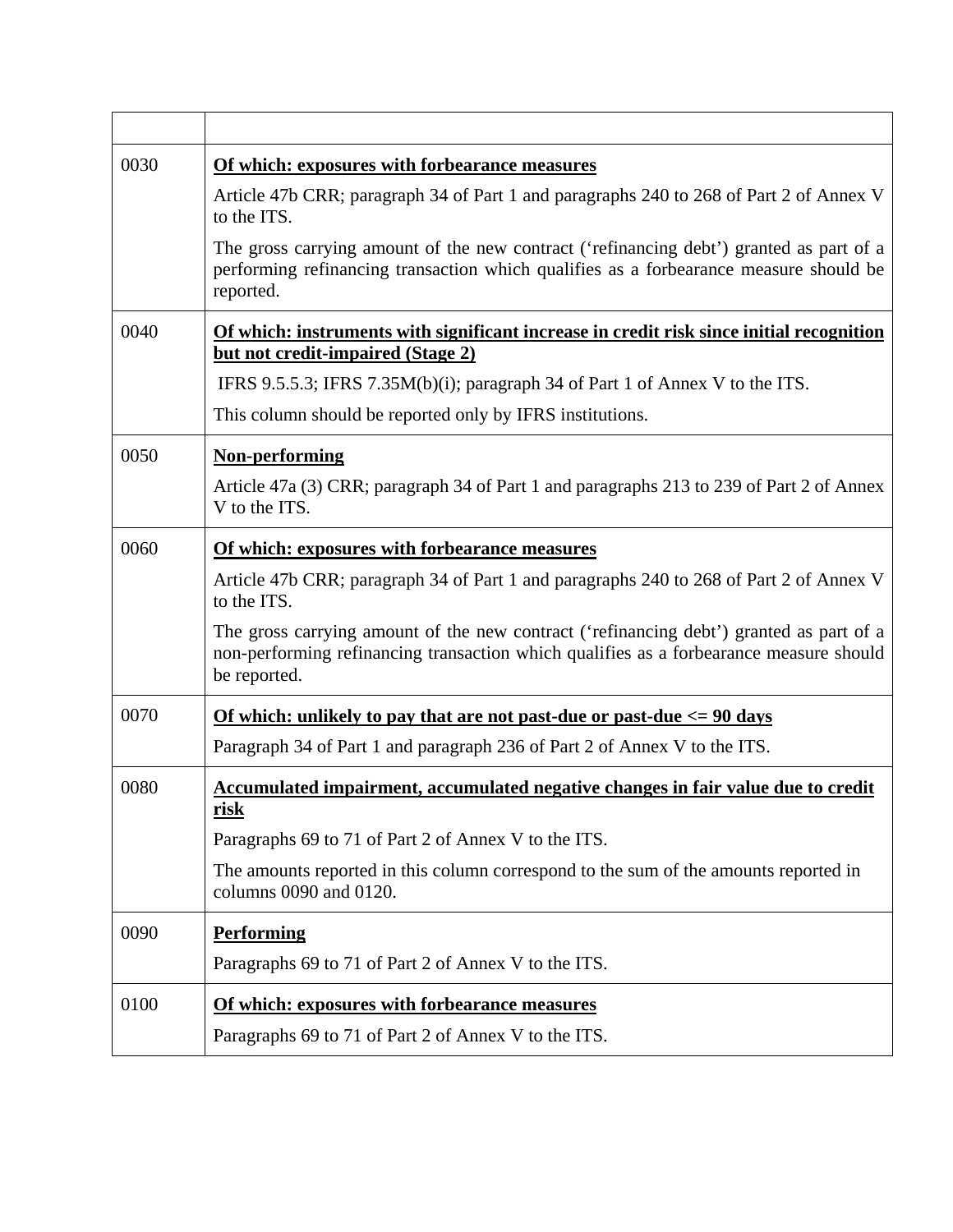|      | The loss allowances of the new contract ('refinancing debt') granted as part of a<br>performing refinancing transaction which qualifies as a forbearance measure should be<br>reported.                                                                                                                                                                                                                                                                                                                                                                                                                                 |
|------|-------------------------------------------------------------------------------------------------------------------------------------------------------------------------------------------------------------------------------------------------------------------------------------------------------------------------------------------------------------------------------------------------------------------------------------------------------------------------------------------------------------------------------------------------------------------------------------------------------------------------|
| 0110 | Of which: instruments with significant increase in credit risk since initial recognition<br>but not credit-impaired (Stage 2)<br>IFRS 9.5.5.3; IFRS 7.35M(b)(i); paragraphs 69 to 71 of Part 2 of Annex V to the ITS.<br>This column should be reported only by IFRS institutions.                                                                                                                                                                                                                                                                                                                                      |
| 0120 | <b>Non-performing</b><br>Paragraphs 69 to 71 of Part 2 of Annex V to the ITS.                                                                                                                                                                                                                                                                                                                                                                                                                                                                                                                                           |
| 0130 | Of which: exposures with forbearance measures<br>Paragraphs 69 to 71 of Part 2 of Annex V to the ITS.<br>The loss allowances of the new contract ('refinancing debt') granted as part of a non-<br>performing refinancing transaction which qualifies as a forbearance measure should be<br>reported.                                                                                                                                                                                                                                                                                                                   |
| 0140 | <u>Of which: unlikely to pay that are not past-due or past-due <math>\epsilon</math> = 90 days</u><br>Paragraphs 69-71 and paragraph 236 of Part 2 of Annex V to the ITS.                                                                                                                                                                                                                                                                                                                                                                                                                                               |
| 0150 | <b>Public guarantee received in the context of the COVID-19 crisis</b><br>Paragraph 15 of these Guidelines.<br>Institutions should report the maximum amount of public guarantee that Member States<br>introduced in response to the COVID-19 crisis for newly originated loans and advances.<br>The amount of the guarantee should not exceed the gross carrying amount of the related<br>loan. The existence of other forms of collateral or guarantee should not be taken into<br>account to calculate the maximum amount of public guarantee received in the context of<br>the COVID-19 crisis that can be claimed. |
| 0160 | <b>Inflows to non-performing exposures</b><br>Inflows should be reported on a quarterly basis from the beginning of the reporting<br>period to the reference date.<br>For an exposure that is reclassified multiple times from non-performing to performing<br>during the reporting period, the amount of inflows should be identified based on a<br>comparison between the status of the exposure at the beginning of the reporting period<br>and its status at the reference date.<br>The reclassification of a non-performing exposure from one accounting portfolio to<br>another should not be reported as inflow. |
| 0170 | <b>Inflows linked to new lending</b>                                                                                                                                                                                                                                                                                                                                                                                                                                                                                                                                                                                    |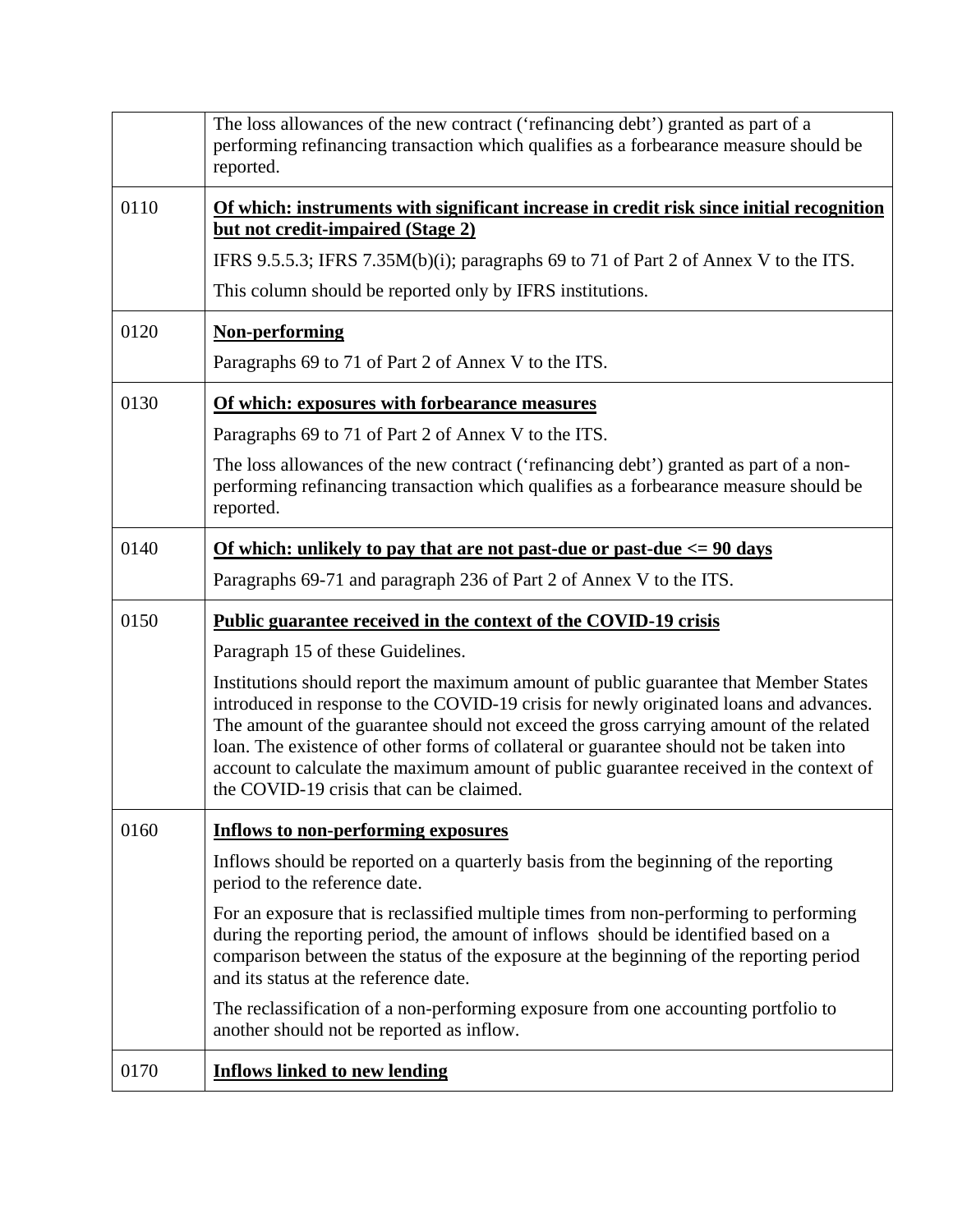| Institutions should report the gross carrying amount of newly originated loans and          |
|---------------------------------------------------------------------------------------------|
| advances since the last reporting reference date in the various loan categories (as per the |
| rows).                                                                                      |

| Rows | Instructions                                                                    |
|------|---------------------------------------------------------------------------------|
| 0010 | Newly originated loans and advances subject to public guarantee schemes         |
|      | Paragraph 15 of these guidelines; paragraph 32 of Part 1 of Annex V to the ITS. |
| 0020 | <b>Of which: Households</b>                                                     |
|      | Point (f) of paragraph 42 of Part 1 of Annex V to the ITS.                      |
| 0030 | Of which: Collateralised by residential immovable property                      |
|      | Point (a) of paragraphs 86 and 87 of Part 2 of Annex V to the ITS.              |
| 0040 | Of which: Non-financial corporations                                            |
|      | Point (e) of paragraph 42 of Part 1 of Annex V to the ITS.                      |
| 0050 | Of which: Small and medium-sized enterprises                                    |
|      | Point (i) of paragraph 5 of Part 1 of Annex V to the ITS.                       |
| 0060 | Of which: Collateralised by commercial immovable property                       |
|      | Point (a) of paragraphs 86 and 87 of Part 2 of Annex V to the ITS.              |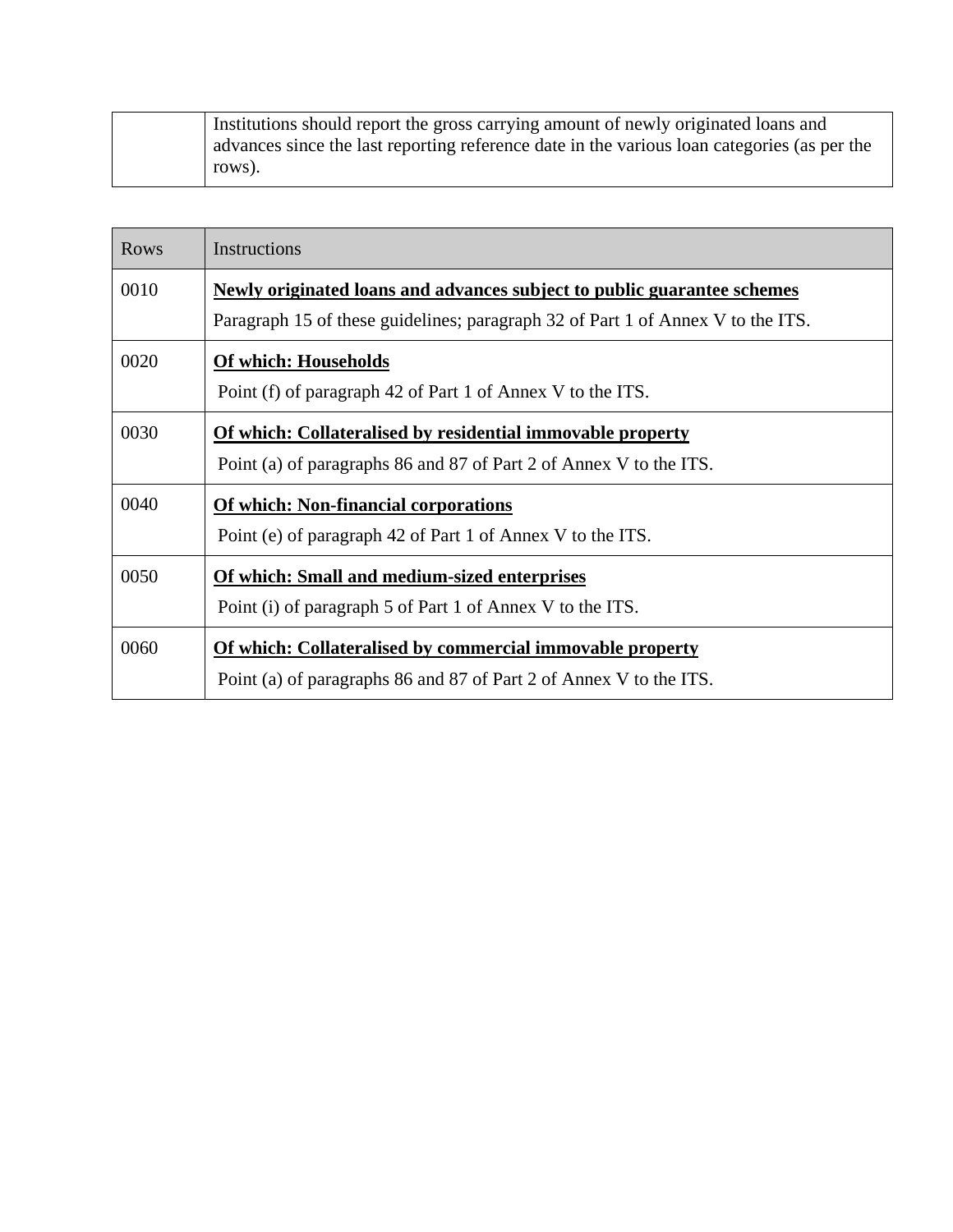- 9 Measures applied in response to the COVID-19 crisis: breakdown by NACE codes (F 92.01)
- 9.1. General remarks
	- 28. This template covers loans and advances to non-financial corporations subject to EBAcompliant moratoria (legislative and non-legislative), other COVID-19-related forbearance measures and newly originated loans and advances as referred to in paragraph 15 of these guidelines that are subject to public guarantee schemes introduced in response to the COVID-19 crisis.
	- 29. The template includes information broken down by sector of economic activities using NACE codes on the basis of the principal activity of the counterparty. In addition, information on the amount of public guarantee granted by the NACE code should be provided.
	- 30. The classification of exposures by NACE codes should follow the instructions provided in paragraphs 91 and 92 of Part 2 of Annex V to the ITS.

### 9.2. F 92.01: MEASURES APPLIED IN RESPONSE TO THE COVID-19 CRISIS: BREAKDOWN BY NACE CODES

| Columns | Instructions                                                                                                                                                                                                                                                                                                        |
|---------|---------------------------------------------------------------------------------------------------------------------------------------------------------------------------------------------------------------------------------------------------------------------------------------------------------------------|
| 0010    | Gross carrying amount of loans and advances subject to EBA-compliant moratoria                                                                                                                                                                                                                                      |
|         | Paragraph 34 of Part 1 of Annex V to the ITS.                                                                                                                                                                                                                                                                       |
|         | The gross carrying amount of loans and advances to non-financial corporations that are<br>subject to EBA-compliant moratoria, other than those classified as 'held for trading',<br>'trading' or 'held for sale' in accordance with the applicable accounting framework, should<br>be reported.                     |
|         | Only loans and advances to non-financial corporations to whom EBA-compliant moratoria<br>have been implemented and not expired should be reported.                                                                                                                                                                  |
| 0020    | Gross carrying amount of other loans and advances subject to COVID-19-related<br>forbearance measures<br>Paragraph 34 of Part 1 of Annex V to the ITS.                                                                                                                                                              |
|         | The gross carrying amount of other loans and advances to non-financial corporations that<br>are subject to COVID-19-related forbearance measures, other than those classified as 'held<br>for trading', 'trading' or 'held for sale' in accordance with the applicable accounting<br>framework, should be reported. |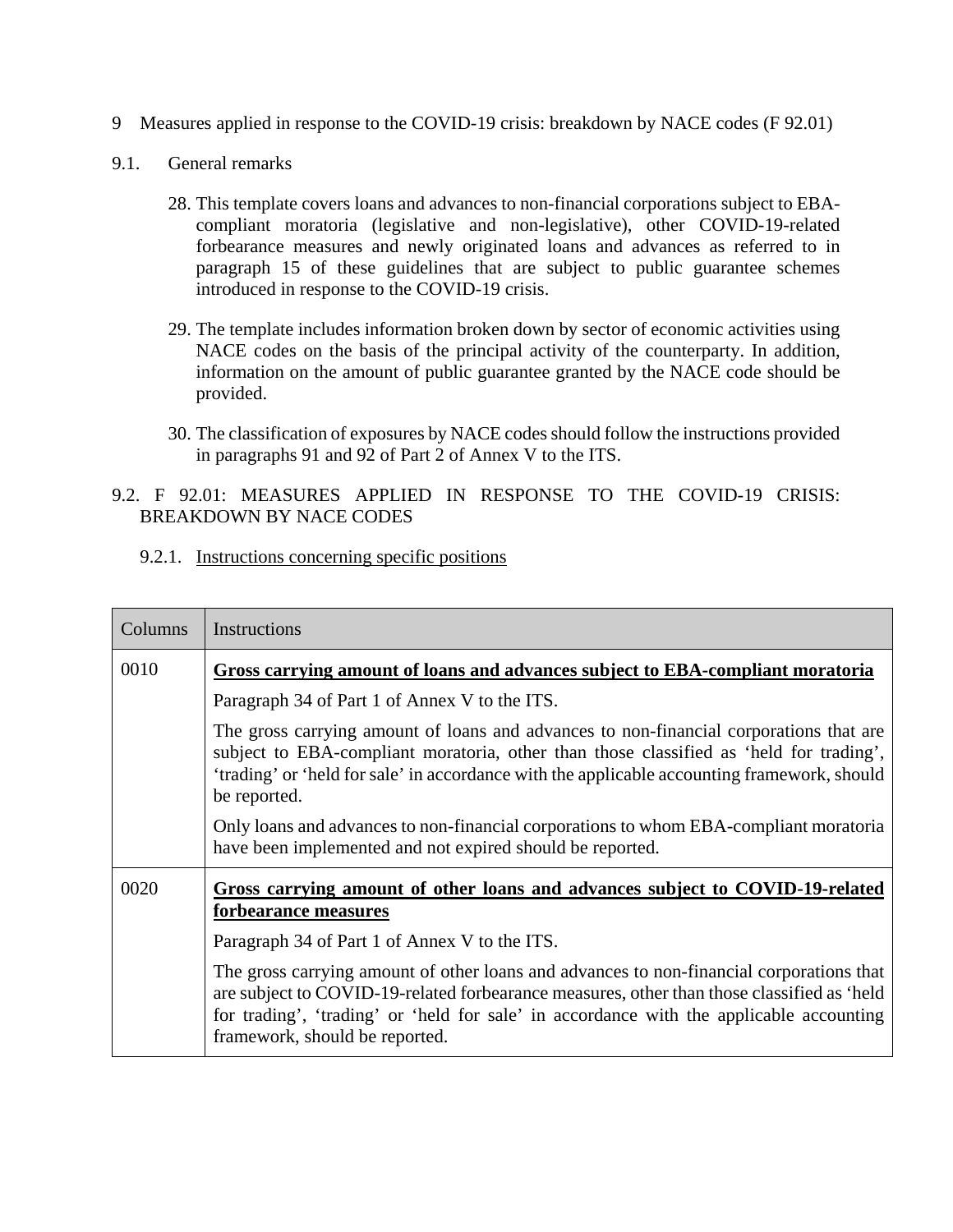|      | Only loans and advances to non-financial corporations to whom COVID-19-related<br>forbearance measures have been implemented and not expired and that do not meet the<br>requirements of paragraph 10 of the EBA Guidelines on moratoria should be reported.                                                                                                                                                                                                                                                                                                                                                            |
|------|-------------------------------------------------------------------------------------------------------------------------------------------------------------------------------------------------------------------------------------------------------------------------------------------------------------------------------------------------------------------------------------------------------------------------------------------------------------------------------------------------------------------------------------------------------------------------------------------------------------------------|
| 0030 | Gross carrying amount of newly originated loans and advances subject to public<br>guarantee schemes in the context of the COVID-19 crisis                                                                                                                                                                                                                                                                                                                                                                                                                                                                               |
|      | Paragraph 15 of these Guidelines; paragraph 34 of Part 1 of Annex V to the ITS.                                                                                                                                                                                                                                                                                                                                                                                                                                                                                                                                         |
|      | The gross carrying amount of newly originated loans and advances to non-financial<br>corporations that are subject to public guarantee schemes, other than classified as 'held for<br>trading', 'trading' or 'held for sale' in accordance with the applicable accounting<br>framework, should be reported.                                                                                                                                                                                                                                                                                                             |
| 0040 | <b>Public guarantee received in the context of the COVID-19 crisis</b>                                                                                                                                                                                                                                                                                                                                                                                                                                                                                                                                                  |
|      | Paragraph 15 of these Guidelines.                                                                                                                                                                                                                                                                                                                                                                                                                                                                                                                                                                                       |
|      | Institutions should report the maximum amount of public guarantee received in the context<br>of the COVID-19 crisis for all loans and advances, excluding the loans classified as 'held<br>for trading', 'trading' or 'held for sale' in accordance with the applicable accounting<br>framework. The amount of the guarantee should not exceed the gross carrying amount of<br>the related loan. The existence of other forms of collateral or guarantee should not be taken<br>into account to calculate the maximum amount of public guarantee received in the context<br>of the COVID-19 crisis that can be claimed. |

| <b>Rows</b>   | Instructions                                                                                                                                                                                                    |
|---------------|-----------------------------------------------------------------------------------------------------------------------------------------------------------------------------------------------------------------|
| 0010-<br>0180 | Loans and advances broken-down by NACE codes<br>Regulation (EC) No 1893/2006 of the European Parliament and of the Council;<br>paragraph 32 of Part 1 and paragraphs 91 and 92 of Part 2 of Annex V to the ITS. |
| 0190          | <b>Total</b><br>Row 0190 is the sum of rows 0010-0180.                                                                                                                                                          |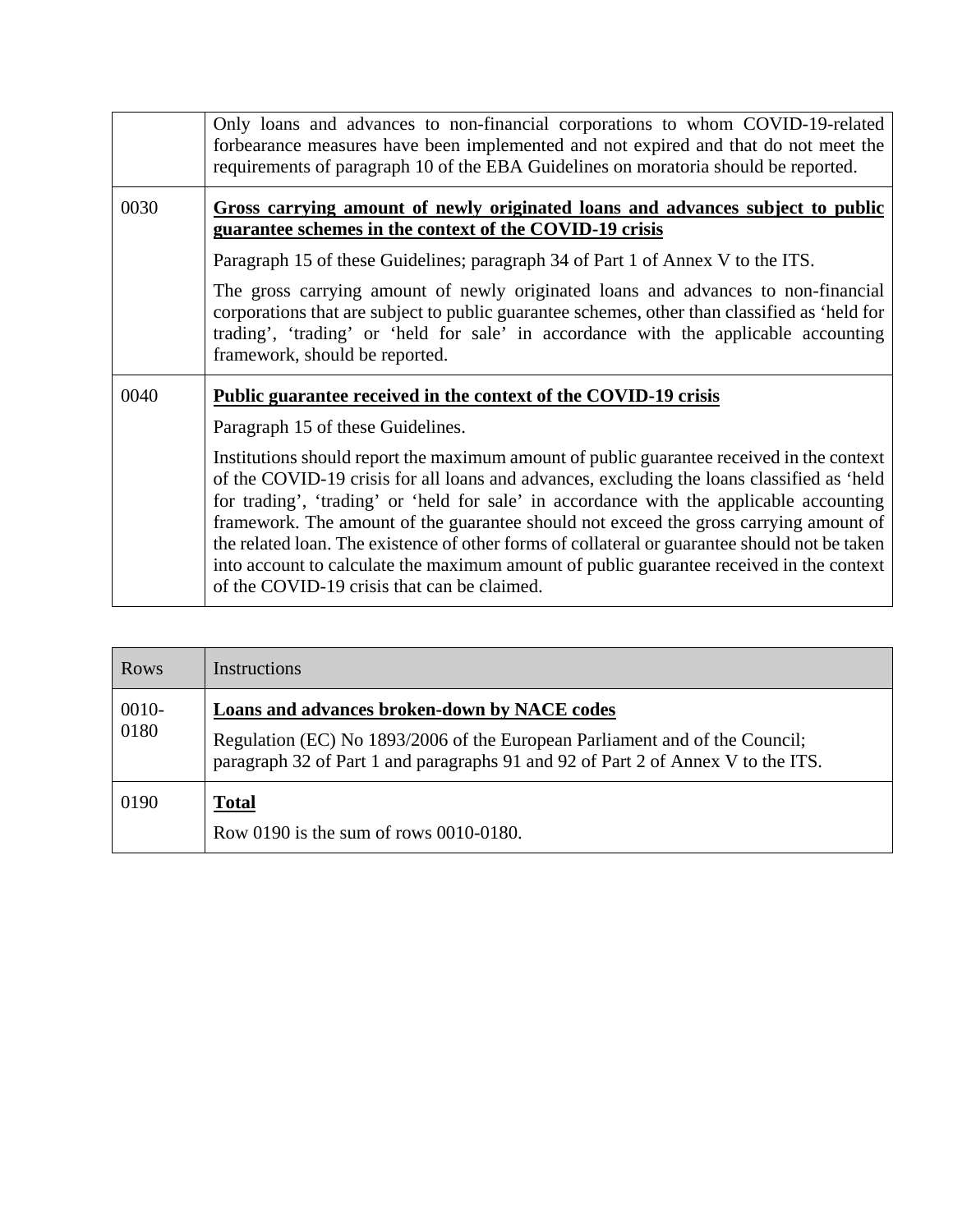- 10 Interest income and fee and commission income from loans and advances subject to COVID-19-related measures (F 93.01)
- 10.1. General remarks
	- 31. This template covers information on profit or loss impact of loans and advances subject to EBA-compliant moratoria (legislative and non-legislative), other COVID-19-related forbearance measures and newly originated loans and advances as referred to in paragraph 15 of these guidelines that are subject to public guarantee schemes introduced in response to the COVID-19 crisis.

### 10.2. F 93.01: INTEREST INCOME AND FEE AND COMMISSION INCOME FROM LOANS AND ADVANCES SUBJECT TO COVID-19-RELATED MEASURES

| Columns | Instructions                                                                                                                                                                                                                                                                                                        |
|---------|---------------------------------------------------------------------------------------------------------------------------------------------------------------------------------------------------------------------------------------------------------------------------------------------------------------------|
| 0010    | <b>Current period</b><br>Actual position as of the reference date should be reported.                                                                                                                                                                                                                               |
| 0020    | <b>Planned position at accounting year-end</b><br>Institutions should report the planned position at the following accounting year-end<br>considering the effects of the COVID-19 outbreak. For accounting end-year reference date<br>the planned position of the following accounting year-end should be reported. |
| 0030    | <b>Comment</b><br>Institutions should provide further information on material changes in interest income or<br>fee and commission income when compared to the previous period.                                                                                                                                      |

| Rows | Instructions                                                                                                                                                                                                                                                                                                                                          |
|------|-------------------------------------------------------------------------------------------------------------------------------------------------------------------------------------------------------------------------------------------------------------------------------------------------------------------------------------------------------|
| 0010 | Interest income from loans and advances subject to COVID-19-related measures                                                                                                                                                                                                                                                                          |
|      | Paragraph 31 of Part 2 of Annex V to the ITS                                                                                                                                                                                                                                                                                                          |
|      | Interest income as defined in paragraph 31 of Part 2 of Annex V to the ITS stemming<br>from loans and advances subject to EBA-compliant moratoria (legislative and non-<br>legislative), other COVID-19-related forbearance measures and newly originated loans<br>and advances under public guarantee schemes in the context of the COVID-19 crisis. |
| 0020 | Fee and commission income from loans and advances subject to COVID-19-related<br>measures                                                                                                                                                                                                                                                             |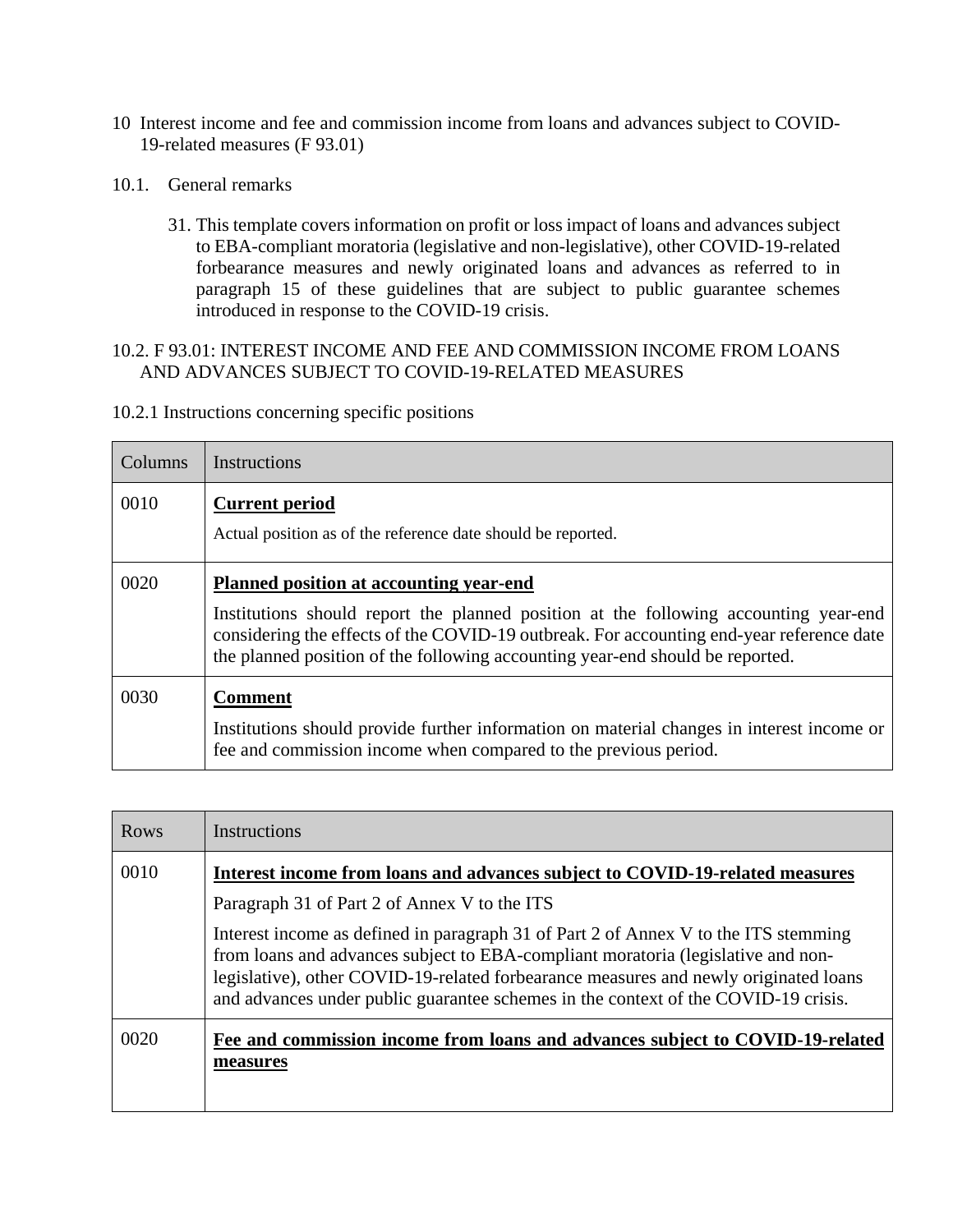IFRS 7.20 (c ); Article 27.Vertical layout (4) BAD

Fee and commission income as defined in Annex V to the ITS [IFRS 7.20(c), article 27.Vertical layout (4) BAD] stemming from loans and advances subject to EBA-compliant moratoria (legislative and non-legislative), other COVID-19-related forbearance measures and newly originated loans and advances under public guarantee schemes in the context of the COVID-19 crisis.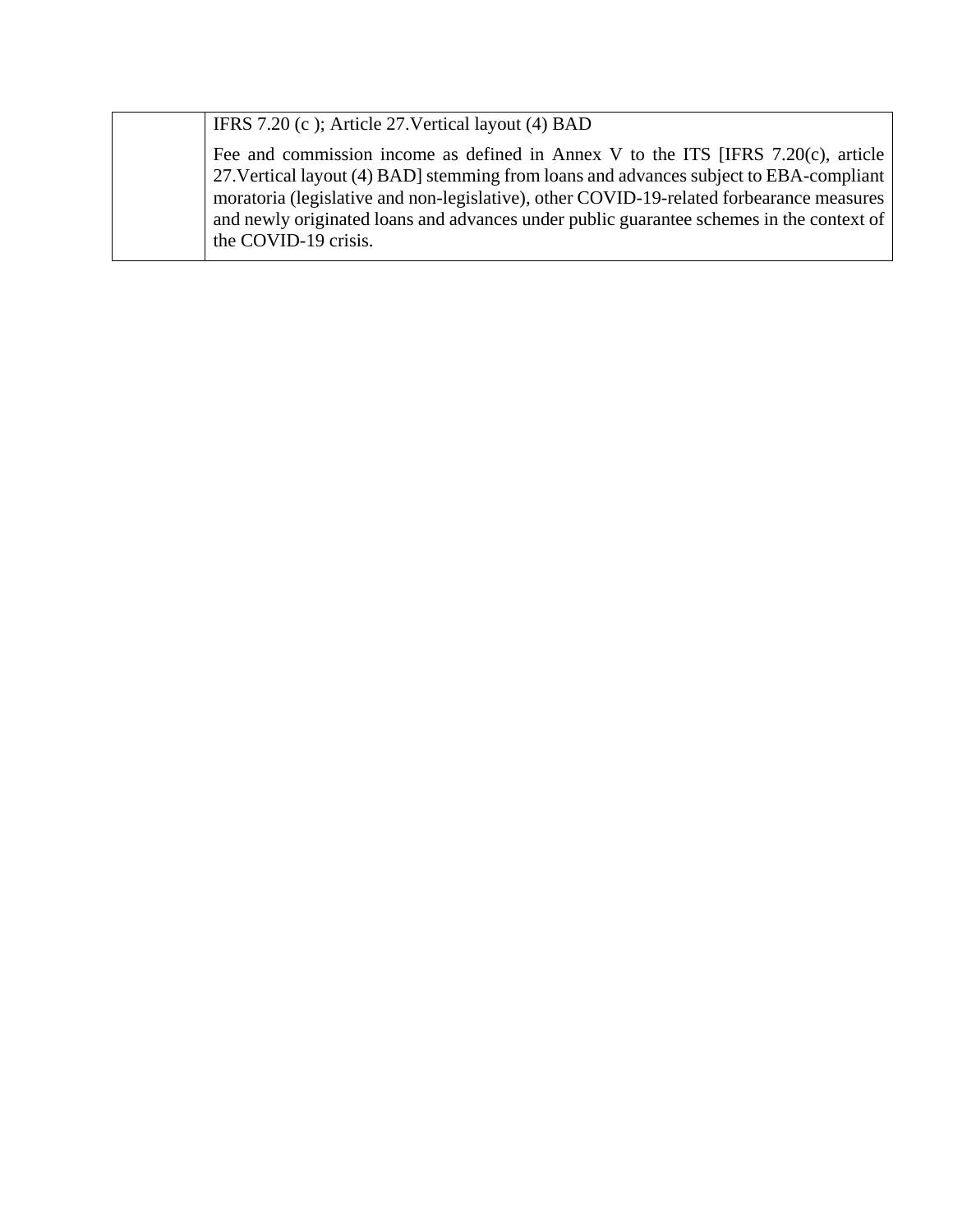- 11 Prudential information on loans and advances subject to public state guarantee schemes in the context of the COVID-19 crisis (F 93.02)
- 11.1. General remarks
	- 32. This template covers prudential information on loans and advances that are subject to public guarantee schemes introduced in response to the COVID-19 crisis.

#### 11.2. F 93.02: PRUDENTIAL INFORMATION ON LOANS AND ADVANCES SUBJECT TO PUBLIC STATE GUARANTEE SCHEMES IN THE CONTEXT OF THE COVID-19 CRISIS

| Columns | Instructions                                                                                                                                                                                                                                                                                                                                                                                                      |
|---------|-------------------------------------------------------------------------------------------------------------------------------------------------------------------------------------------------------------------------------------------------------------------------------------------------------------------------------------------------------------------------------------------------------------------|
| 0010    | Amount<br>Actual position as of the reference date should be reported.                                                                                                                                                                                                                                                                                                                                            |
| 0020    | <b>Planned position at year-end</b><br>Institutions should report the planned position at the end of the year considering the effects<br>of the COVID-19 outbreak.<br>For reports as of the end of year, the planned position as of the end of the following year-<br>should be reported.                                                                                                                         |
| 0030    | <b>Comment</b><br>Institutions should provide further information where:<br>- rows 0010 and 0020 do not contain the same amount, i.e., not all guarantees qualify as<br>eligible collateral according to the CRR;<br>- rows 0030 or 0060 are not equal to 0, i.e., the recognition of the public state guarantee<br>does not reduce the risk weighted exposure amount of the loan or advance in question to<br>0. |

| <b>Rows</b> | Instructions                                                                                                                                                                |
|-------------|-----------------------------------------------------------------------------------------------------------------------------------------------------------------------------|
| 0010        | <b>Exposure value of loans and advances under non-expired public guarantee schemes</b><br>in the context of the COVID-19 crisis                                             |
|             | The exposure value, as defined for the purposes of column 0200 of template $C$ 07.00,<br>column 0110 of template C 08.01 of Annex I to the ITS, of loans and advances where |